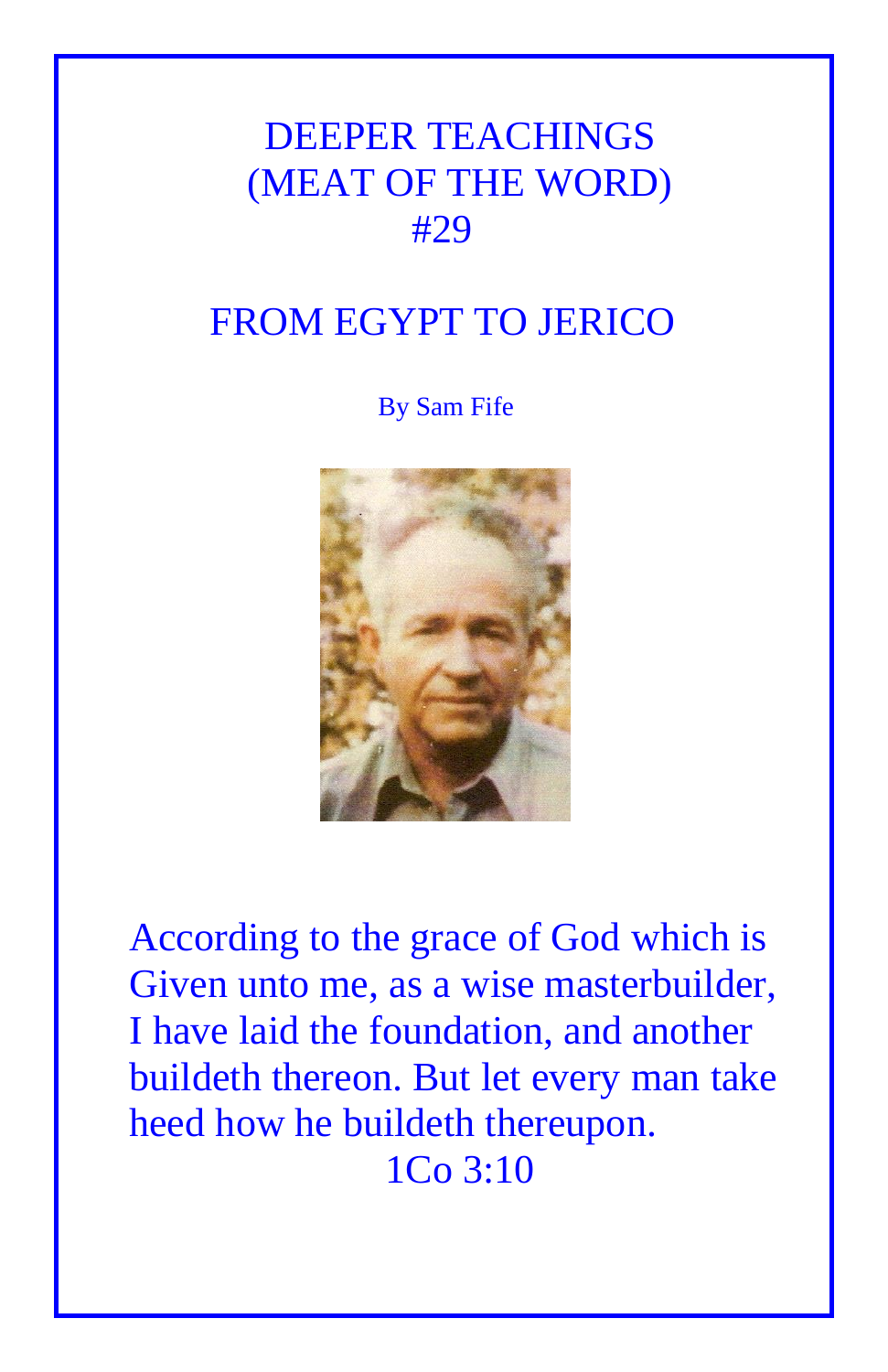## FROM EGYPT TO JERICHO

 This is a scripture study of "From Egypt to Jericho." We present it to the world today, because at this time, ministers of every denomination are being evicted from their churches because of the stand they have taken that God has shown them, and for the experience they have had in the Baptism of the Holy Spirit. They are being evicted from their churches because of their stand for the truth which God has shown them, and for the glorious experience which they have had in God.

 So many of these men of God and saints of God are now in a quandary, wondering what the next step is; wondering where they will go from here. For ministers who have no pastorate, this is a trying time. For Christians who have been evicted from their churches, who love their churches, who love the brethren in their churches, and who do not know just where God will lead them from here, it is also a trying time.

 In this study we present to you the fact that it is not so important that God do with you (in the next few years) what you think He ought to do with you, or what you think He might do with you. God is most certainly not going to do with you what you think He might, or what you think He ought. But it is only important that you know that you know what God is doing with you. Because just as God led the children of Israel from Egypt to Jericho, He led them by a way that they knew not, and He taught them many lessons along the way, so God is now going to lead you by a way that you know not.

 He is not going to do with you according to the hopes and desires and plans that you have had, or according to what you think He ought. So it is not important that He does those things, but it is only important that you know what God is doing with you in His plan for you. Then, of course, knowing your great love for God, we know that you will be happy, even joyous to walk in it when you know that it is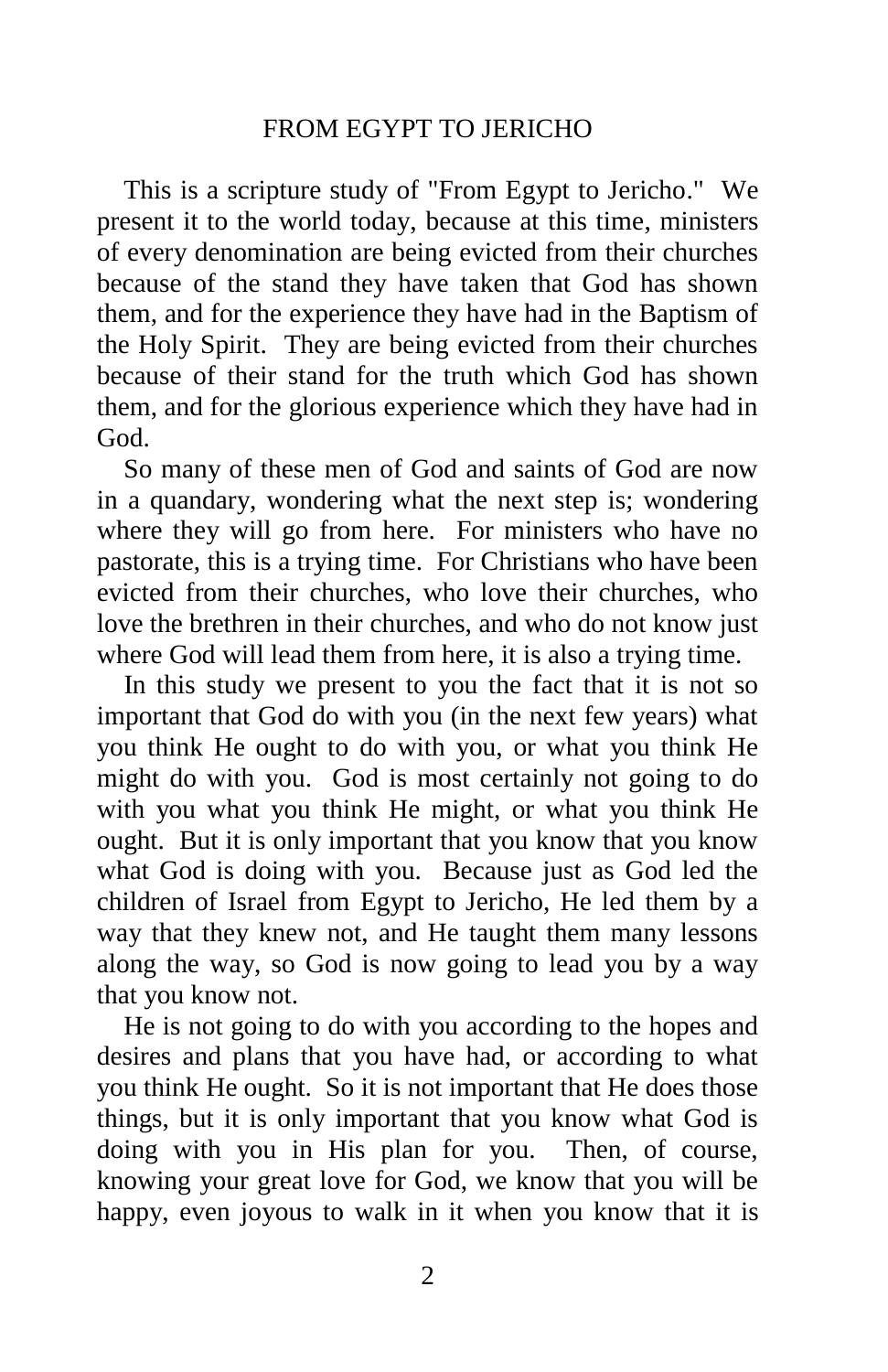God that is leading you, even though it might not appear to be so.

 For this reason, we present this study, "From Egypt to Jericho."

In it we confidently affirm you will find, point by point, what God will be doing with you as a Christian in these last years before the return of the Lord Jesus Christ. Truly He is returning in our generation.

 Because there is so much Scripture covered in the scriptural record of Israel's journey from Egypt to Jericho, we are printing it at the end of this study. There are chapters in about four books of Scripture between the time Israel came out of Egypt and the time they went through Jericho. We have chosen for our text passage a Scripture which is toward the climax of the journey.

 Our Scripture text is in the Book of Joshua, chapter 5, verses 10 thru 15, and chapter 6, verses 1 through 20. Now in order to come to the great truth that is presented in this passage, we need to go back and lay the foundation leading up to it, back to the beginning of Israel's journey toward Jericho. We need to point out that Israel's being led out of Egypt on their wilderness journey toward the promised land of Cannan, is a type and a prophecy of you and I being led out of the Egypt of this world system when we come to Christ and accept Him as Saviour, being led on your spiritual journey through the wilderness toward our promised land.

 In Scripture, Egypt is always a type of the world and Satan's world system. Pharaoh, who ruled over Egypt, was a type Lucifer himself, the prince of devils, who is the ruler over this world system. The taskmasters which cracked the whips on the backs of the Israelites, the people of God, day by day as they trudged the slime and mud pits of Egypt making bricks, were but types of Satan's individual demon spirits who keep the people of the world in bond slavery today; to sin, suffering, sorrow, and labor, just as certainly as Israel was in bondage long ago.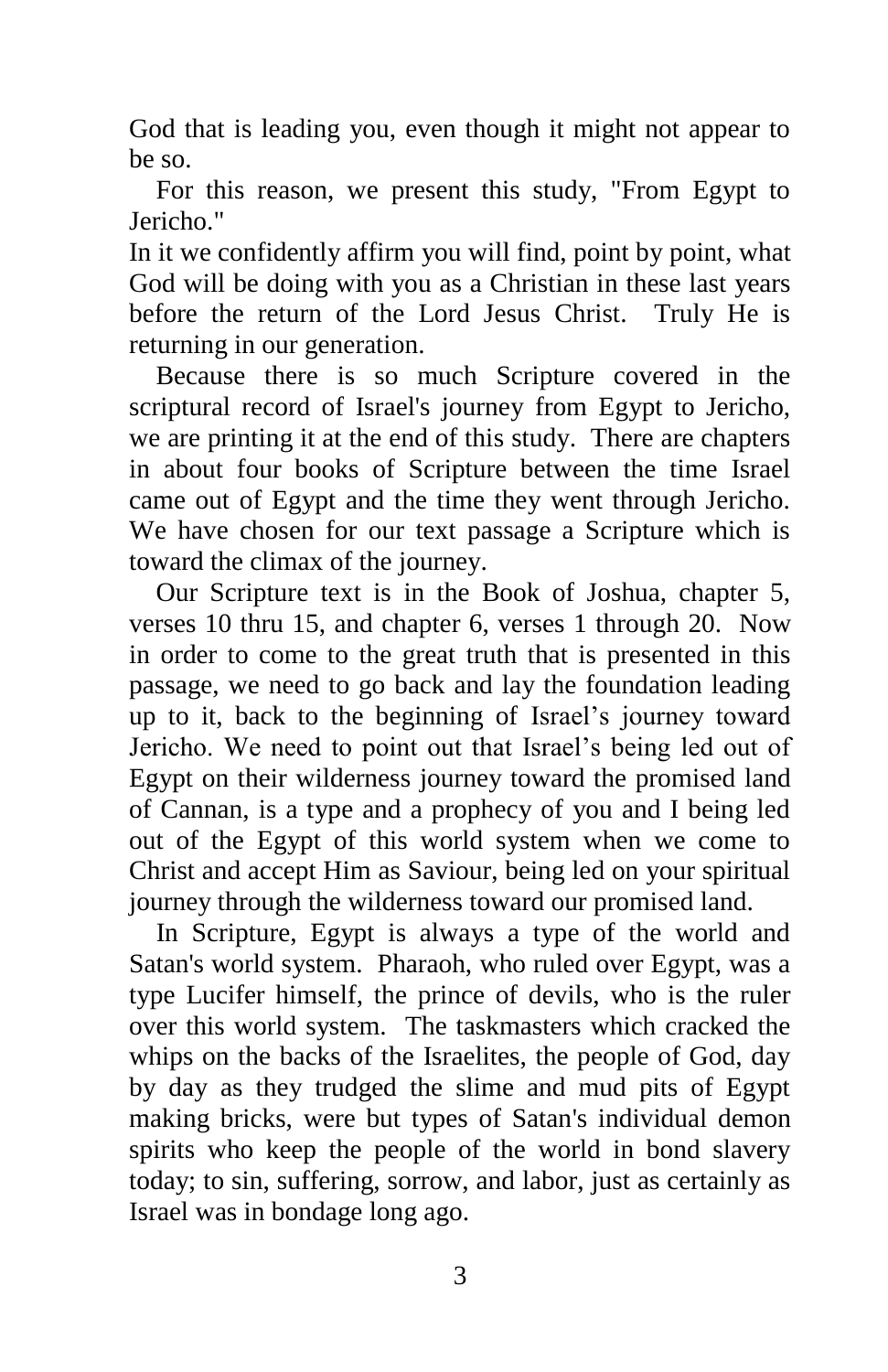The Israelites who trudged the slime pits are types of every one of us before we come to Christ. Their bondage is a type of the bondage we are in before we come to Christ and are led by the Spirit of Christ out of this world system. Moses, who was sent to lead the children of Israel out of Egypt, to be their deliverer, is a type of the Lord Jesus Christ, our heavenly Moses, our heavenly deliverer! Hallelujah.

 The resistance that Pharaoh put up when God sent Moses to lead His children out of Egypt, is a symbol and a type of the fight that Satan puts up when God seeks to lead us out of the Egypt of this world, the judgment that came upon Egypt, that night long ago when the angel of God swept throughout the land of Egypt, and every firstborn son died., is a type of the final judgment of God that is going to come on this world in the near future, when every first-born son of this world is going to die. Only the second born sons, those who are born again of the Spirit of God, are going to be spared.

 The blood of the lambs that was splashed upon the doorposts of the homes of the children of Israel on that night long ago, that enabled them to escape the judgment of God, was a type of the blood of the Lord Jesus Christ which alone is going to be sufficient protection against the judgment of God which is going to come upon this world.

 Israel's marching out of Egypt toward their promised land, through the Red Sea, was a type of our acceptance of Jesus as our Saviour, and following Him out of this world system, through the blood of the Lord Jesus Christ. It had to be the Red Sea that they marched through as they went out of Egypt. It could not be any other, because the Red Sea that they went down into, and that Paul says in the Book of Hebrews they were baptized into, was a type of the blood of the Lord Jesus Christ which we are baptized into.

 But, after Israel came out of Egypt, they were not in the Promised Land yet. In fact, they were far from it. They were in the wilderness, and they still had a long journey to travel through the wilderness before they came to their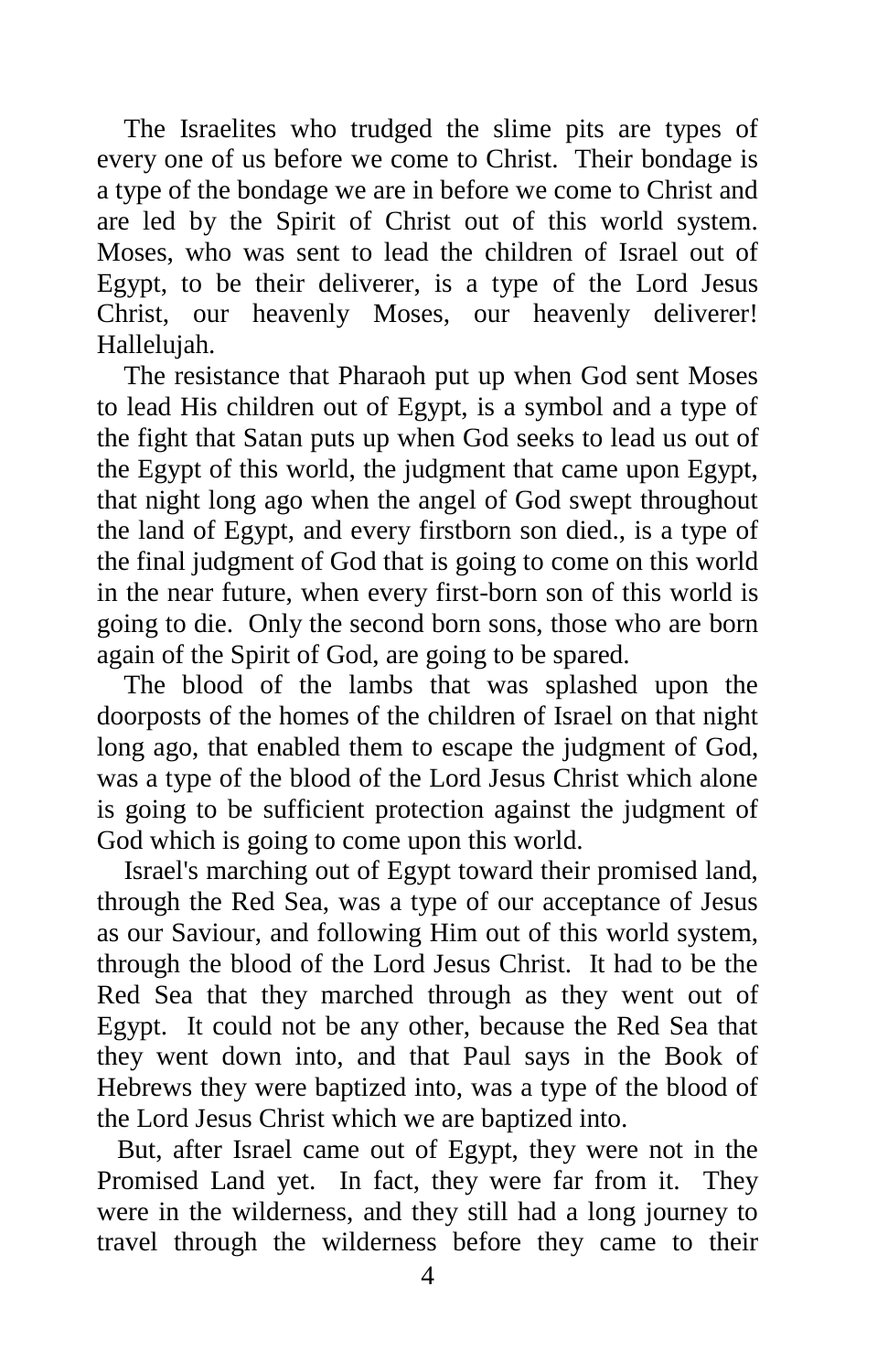promised land. Even so, after you and I have accepted Christ as Saviour, and we have come out of Egypt, we are not in our promised land. It has been given to us by God, it is promised to us by God, but we are not in it yet. Like Israel, we still have a long spiritual journey, a spiritual pilgrimage, to take toward our promised land before we come to it. Israel's journey that they had to take toward their promised land, through the wilderness desert, hallelujah, is a type and a prophesy of our spiritual journey that we have to take through the wilderness in order to come to our promised land.

 The next truth is that there was a very good reason why God had to take Israel through the wilderness journey, before He took them into the land. Because, you see, although God had promised Israel Canaan land, yea, although He had already given it to them (when He sent Moses to them, He told them, "I have given you the land"); nevertheless, in order to possess it, they still had to go up and possess it in order for it to actually become theirs. They had to possess it through defeating, in battle, the wicked people who were living in the land already; the Canaanites, the Hittites, the Jebusites, the Amorites, and those others who were in control of the land of Canaan.

 God led Israel on a journey through the wilderness, and there in the wilderness He taught them many lessons and dealt with them in many strange ways, that He might teach them the walk of faith. He did this in order that, when they came to the borders of the land, they looked and saw the giants there, they would have the faith and the courage to go up into the land, and into battle with the giants and possess the land that God had given them. This is why God led them through the wilderness first.

 Beloved, when you study Scripture under the leadership and the anointing of the Spirit of God, you will find that this type will not break down in any one place, because Canaan was a type of our promised land that God has given to us in Christ. But just as certainly as Israel, though God had given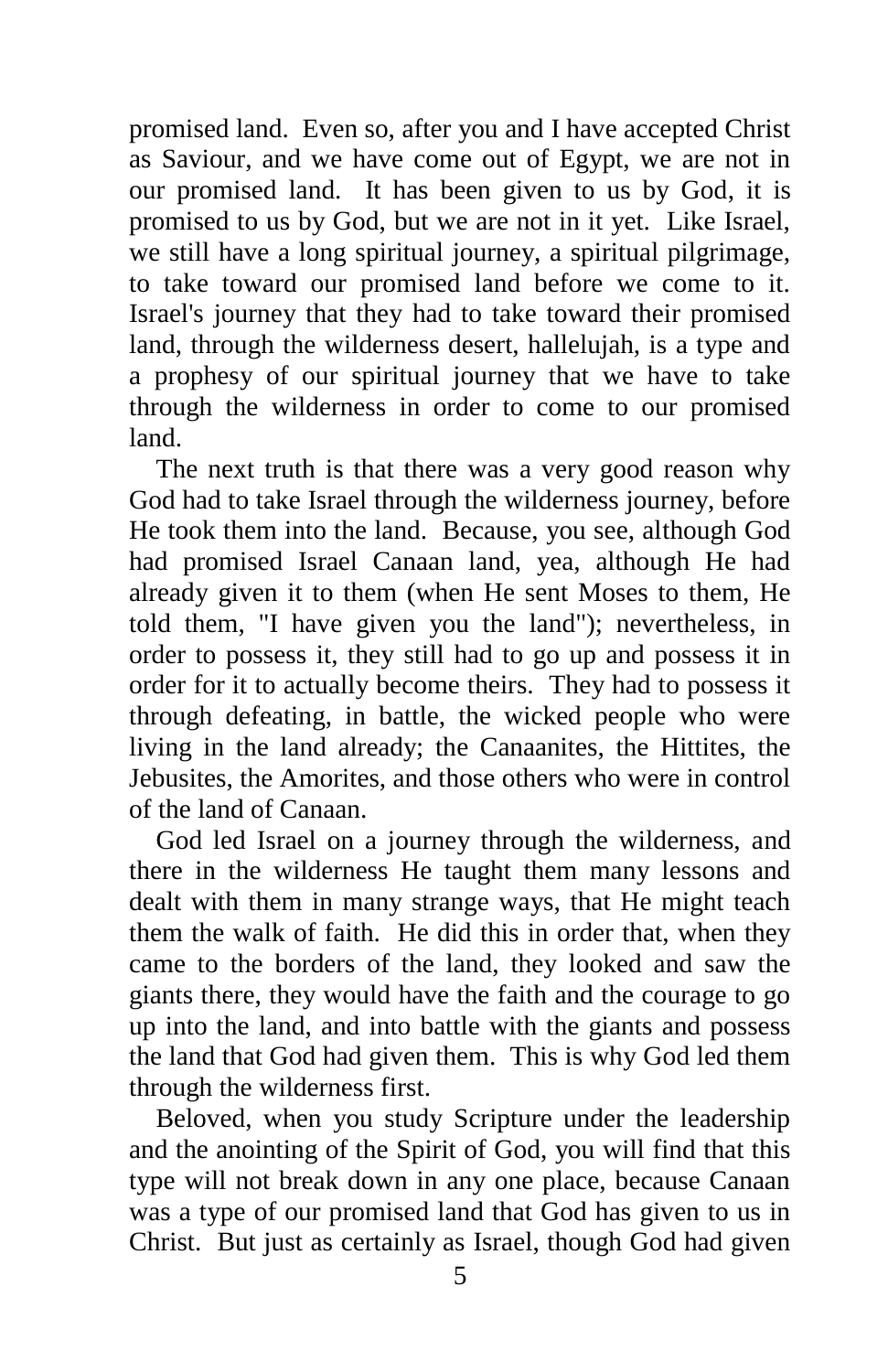them the land when they came out of Egypt, still had to go up and possess it by conquering the enemy forces, in order for it to actually become theirs, so we have to go up and possess the land that God has given us in Christ, in order for it to actually become ours. In order to fully understand this, you must first understand what Israel's Canaan was a type of, what the promised land was a type of.

 There are many who have thought that Israel's Canaan land was a type of the heaven that we go to when we die. A type of some physical heavenly city out in space somewhere with streets paved with gold and buildings made out of jewels, where Jesus was going to come and take us someday. We are going to prove to you very quickly that Israel's Canaan land was not a type of some far off heaven.

 In the first place, after Israel entered into the land, they had to fight to possess the land, and there is not going to be any more fighting after we come to our final heaven.

 Second, Israel's staying in the land depended on how they kept God's commandments and how closely they walked with God after they got into the land. There was danger of them being exiled out of the land if they did not walk close enough with God. That is not going to be true of our final heaven. Once we have arrived, there is not going to be any more going out or in, Revelation says.

 In the third place, we see as we study Israel's history, that finally they did get kicked out of the land because they did not walk close enough with God. Many hundreds of years later they were exiled and sent down into Babylon. This is not going to be true of our final heaven. Once we have made it, there will be no more going out again.

 Nay, Canaan was not a type of some far off heaven somewhere, but Canaan land, the land promised to Israel, was a type of the rich, full, powerful walk and glorious life in Christ that we can have right here upon the earth. If you want to know what our promised land is that Jesus gave to us, and God is taking us toward in these last days, go and read the promises of Jesus in the New Testament, wherein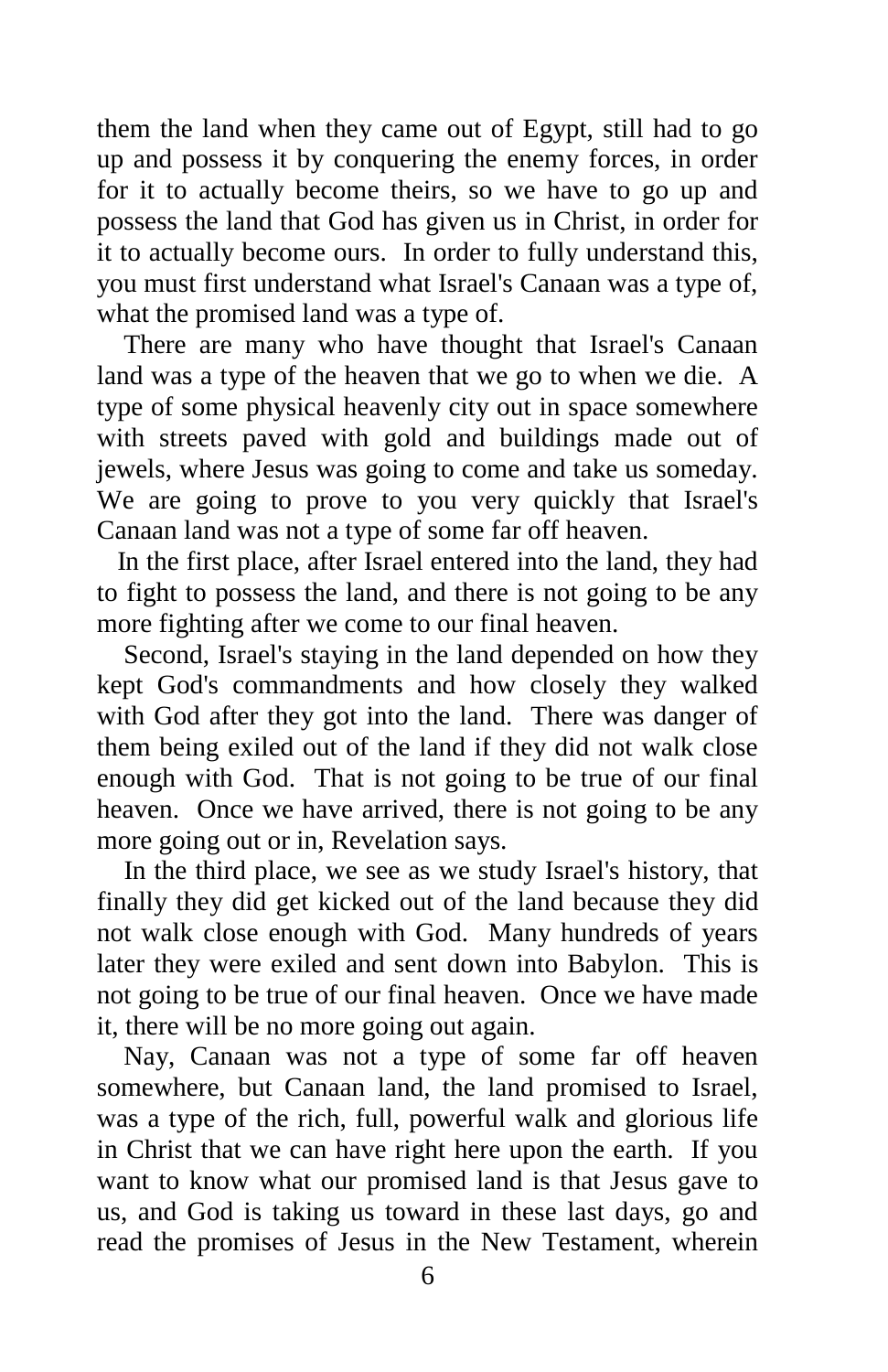He said, "They that believe on me, the works that I do, shall they do also, and greater works than these shall they do." He also said, "Whosoever shall say to a mountain, be moved, and doubteth not in his heart, nothing shall be impossible to him and it shall be done." He also said, "If you have faith as a grain of mustard seed, nothing shall be impossible unto you." He also said, "These signs shall follow them that believe; in my name they shall cast out devils, speak in new tongues, take authority over all deadly things, such as poison or serpents, when necessary, and they shall lay hands upon the sick and they shall recover."

 These are the promises Jesus has given to us, yet we are not living in those promises yet. We are not experiencing them yet. Every mountain that we command to be moved is not yet moved. We are not yet doing the same works that Jesus did and even greater works. We have not yet reached the stage where nothing is impossible to us. We are not yet casting out all the devils, laying hands upon the sick and seeing them recover. That is our promise that Jesus has given us. That is our promised land that God has set before us. Jesus said they that believe on me shall do these things. He has given us this land even though we are not walking in it yet. That is our promised land; to come to the point where we are able to walk in and live in that kind of experience continually, the same anointing, faith, knowledge, the same power that Jesus had.

 Now if you want our promised land revealed to you even more fully, go to Ephesians 4:8-15. We are told when Jesus ascended up He gave gifts unto men, or planted ministry gifts in His church; to some apostles, to some evangelists, to some pastors, to some teachers, and to some prophets for the perfecting of the saints for the work of the ministry and the edifying, or building up, of the body of Christ, until we all come to the unity of the faith, that is, all walking in unity in one Spirit, (we are of the body of Christ), and in the knowledge of the son of God, (that is that same knowledge Jesus had) unto a perfect man, unto the fullness of the stature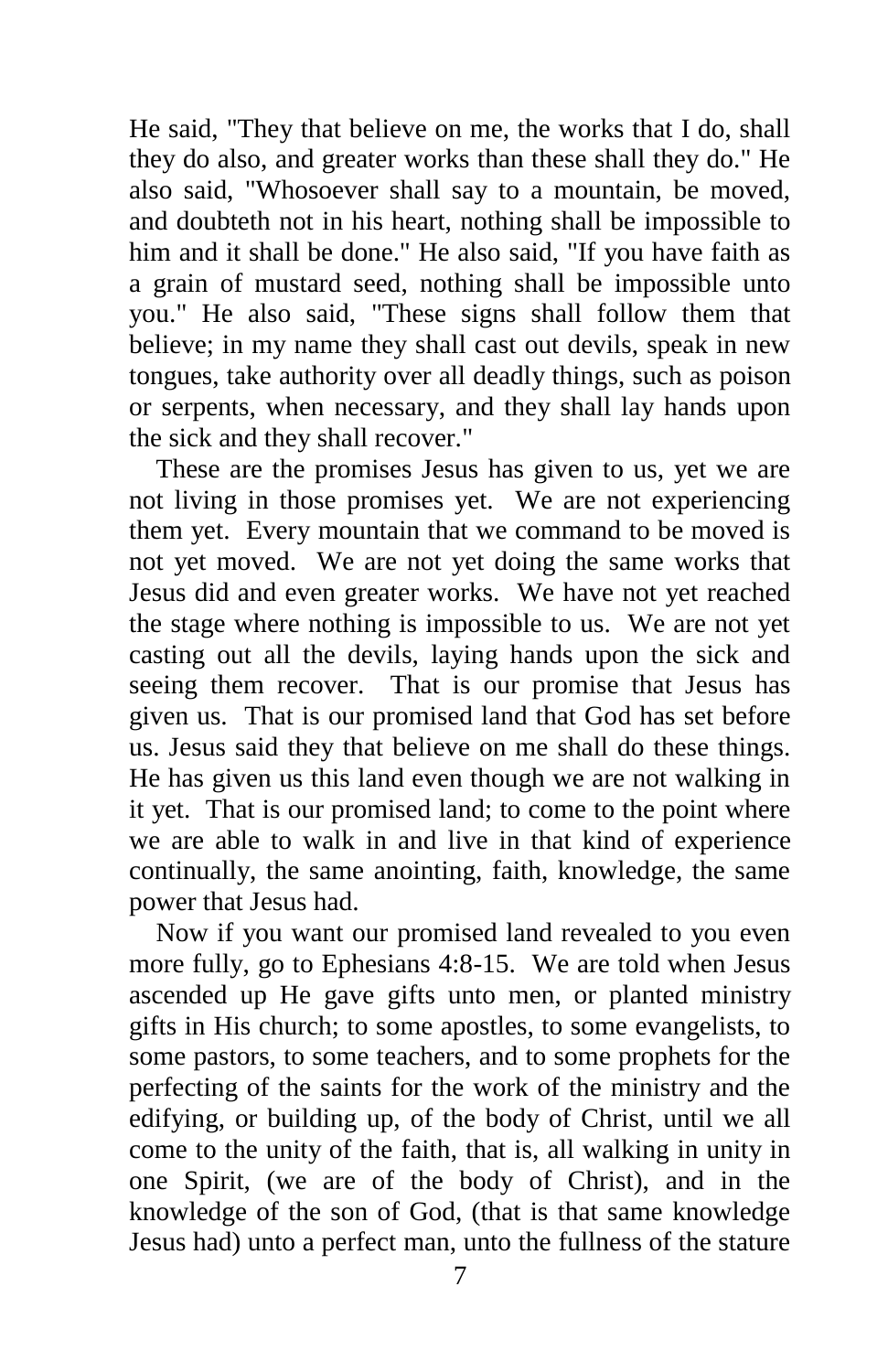of the measure of Christ. If the fullness of the stature of the measure of Christ does not mean becoming exactly like Jesus, then I do not understand the English language.

 The Scriptures teach that the ministries of apostles, evangelists, pastors, teachers, prophets, which are given to perfect the saints and to bring them to this point, are earthly ministries, not heavenly ministries. There will not be any need for them there. It is clear that God planned for His last day saints to come to that perfection here, to come to the measure of the stature of the fullness of Christ here; to come to a perfect man here; so that we are daily living in the promises and power that Jesus gave in the New Testament during His sojourn here. They will move mountains, they will cast out devils, and nothing shall be impossible to them. That is our promised land that God has given to us, and it is being given to us, it is ours.

 Like Israel of old, though it has been given to us by God, we yet must go up and possess the land before it will ever be experientially ours, and we must possess the land by defeating the enemy who is guarding the land, just as Israel had to defeat the enemy who was guarding their Canaan. The Amorites, the Jebusites, the Hittites who were guarding the land of Canaan were the devil's people, Israel was God's people, they were the devil's people, their minds were controlled by demon spirits. They were completely under the power of Satan. That is why God has said to Abraham, 430 year from now, when their iniquity is full, they must be punished. They must be destroyed. The Amorites, the Hittites, and the Jebusites who were the visible manifestations of the demoniac kingdom of that day, guarded the Canaan land of that day, were types of Lucifer and his demons who are resisting us, and who are seeking to keep us from possessing our promised land, and living experientially in all the same promises of Jesus.

 The Old Testament period was the period of the carnal, the physical, the fleshly, the literal. Some men fought with carnal weapons against carnal, fleshly, physical forces. And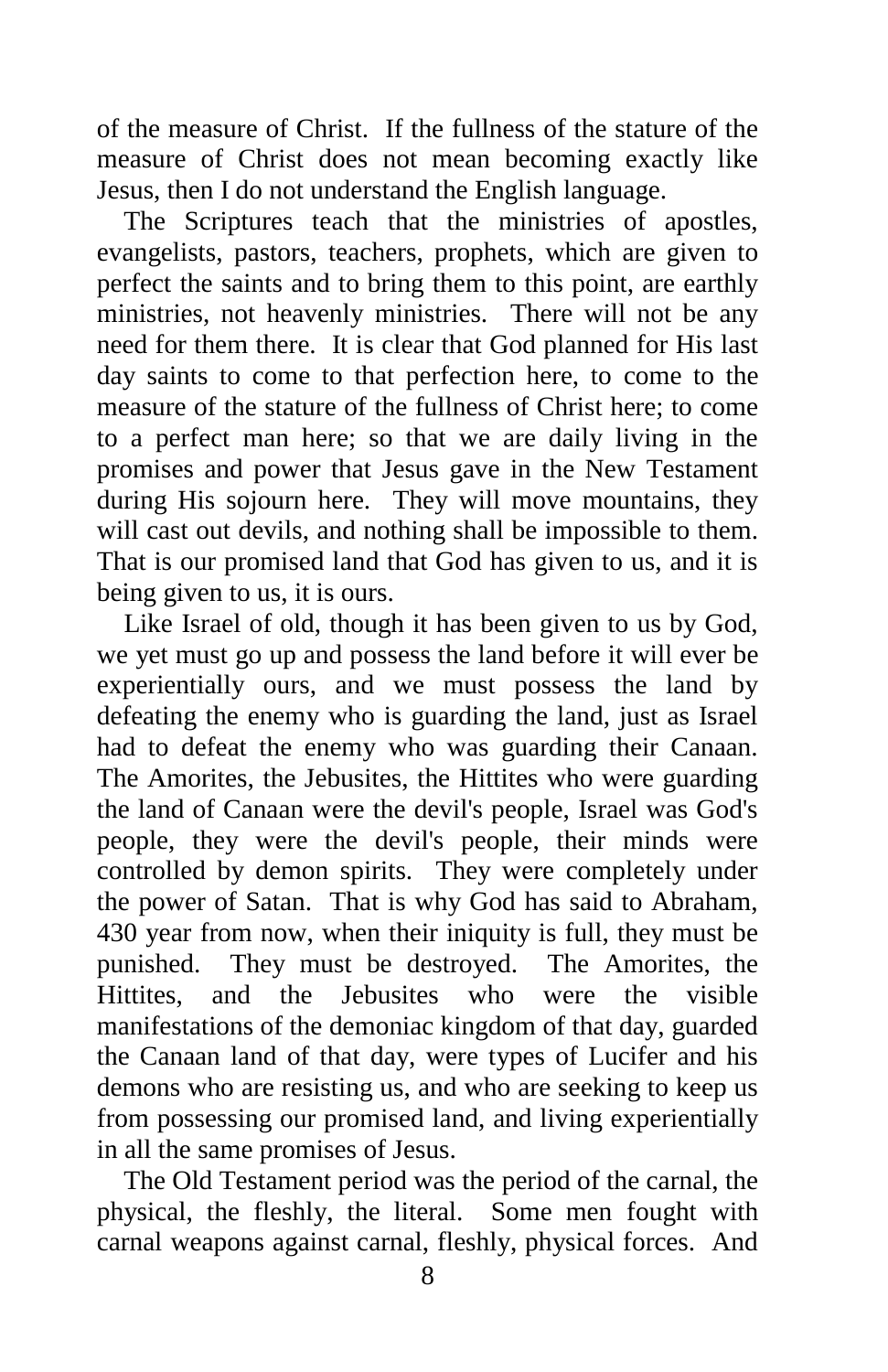their promised land was a literal land. But our promised land, given to us in Christ, is a spiritual land; a land of faith and power and victory, the spiritual realities; healing, casting out devils, living in complete victory. And the enemy that we must defeat to possess our land is not a physical enemy, but a spiritual enemy, Lucifer and his demon spirits.

They are guarding our Canaan carefully. They do not want us to grow up into Christ in all things as Ephesians 4: 15 says we will, in holiness, in power, in revelation, in righteousness, and in faith. They are guarding us coming into that land, and moving into that land, and possessing that land. They will be resisting us every step of the way. Just as certainly as the Amorites, the Jebusites, and the Hittites had to be defeated in battle in order for Israel to possess their Canaan, so Lucifer and his demon spirits must be overcome in order for us to possess our promised land that Jesus has given to us.

 Just as surely as Israel had to be taken on a pilgrimage through the wilderness where they were dealt with and tested by God, and through testing, taught many faith lessons, to teach them the walk of faith, so that when they came to the borders of the land, and saw the giants that were there, they would have the faith and the courage to go in and do battle with the giants, and possess the land, so God must take us on our spiritual pilgrimage through the wilderness, in order that He might through testing deal with us, and teach us the walk of faith, so that when we come in our spiritual growth, and in our progress through our spiritual journey, to the borders of our Canaan land, that is, when we come in our spiritual growth to the point where we are ready to move in against Satan and his demoniac kingdom with supernatural power in the name of Christ, and we see the mighty forces that are resisting us, we will have the courage to yet follow Jesus into battle and go in and possess our land.

 Now the end of the journey of some two million Israelites that came out of Egypt is a tragic story, because Israel did not learn their faith lessons that God tried to teach them as they went through the wilderness. Every time God brought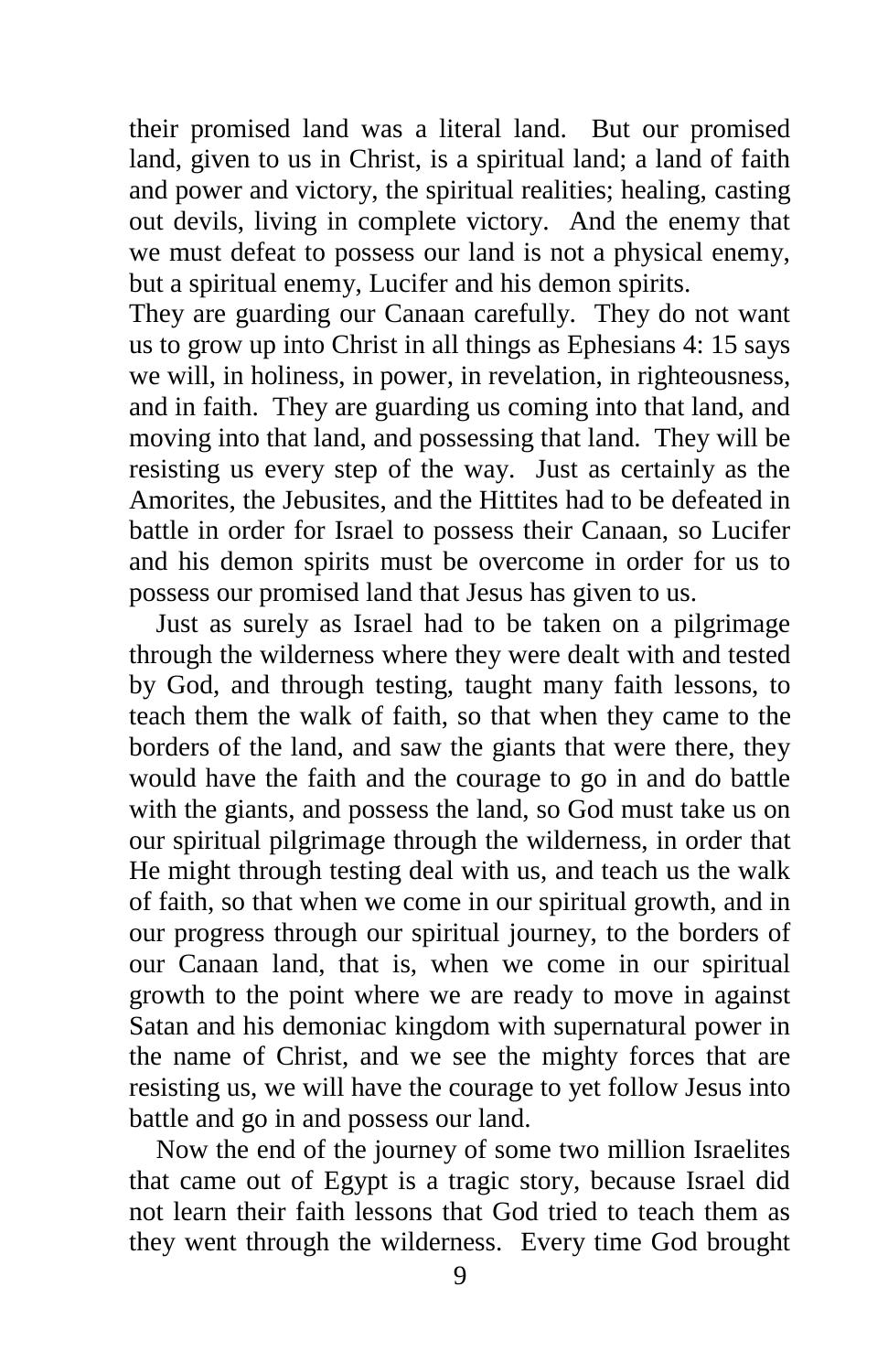them to a testing point, they murmured against God, and said, "We remember the leeks, the onions, the garlic, and the flesh pots of Egypt". They desired continually in their hearts to go back into Egypt. They did not learn the faith lessons they were taught in the wilderness. So, when they came to the borders of the land, they had no faith to go into the land. The Scripture records that they sent out twelve spies. The spies went throughout the length and the breadth of the land, and they came back. Ten of them said, "The land truly is a glorious land". It was such a luscious land that they had to carry two bunches of grapes that they brought back on a pole swung between two men's shoulders. The ten spies said, "Truly it is a land flowing with milk and honey, but we can not go up and possess it, for there are giants in that land, and we are grasshoppers in our own eyes beside those giants". And all the people began to cry and to groan and murmur against Moses and against God. They had no faith. They said, "We might as well go back into Egypt". They lost their faith and trust in God, and they said, "God and Moses just brought us out here to kill us

 Two of the twelve spies, Joshua and Caleb, stood before the people and said, "If the Lord God is with us, we are well able to go up and possess the land." But the people cried and groaned and said, "Let's stone Moses and Joshua and make us new leaders and go back into Egypt." "God came down," the Bible says, "and appeared in a cloud to the people, and spoke to the people and said to them, because you will not trust me and believe in me; because you did not learn your faith lessons in the wilderness when I tried so hard to teach you to trust me, now you're not going to go into the land. You are going to turn and wander in the wilderness for forty years, until all of you die, and your children that are born during your wandering in the wilderness, I will take into the land."

 This is the tragic story of two million people who came out of Egypt, and followed God's Spirit through many trials and testings in the wilderness. Who came to the very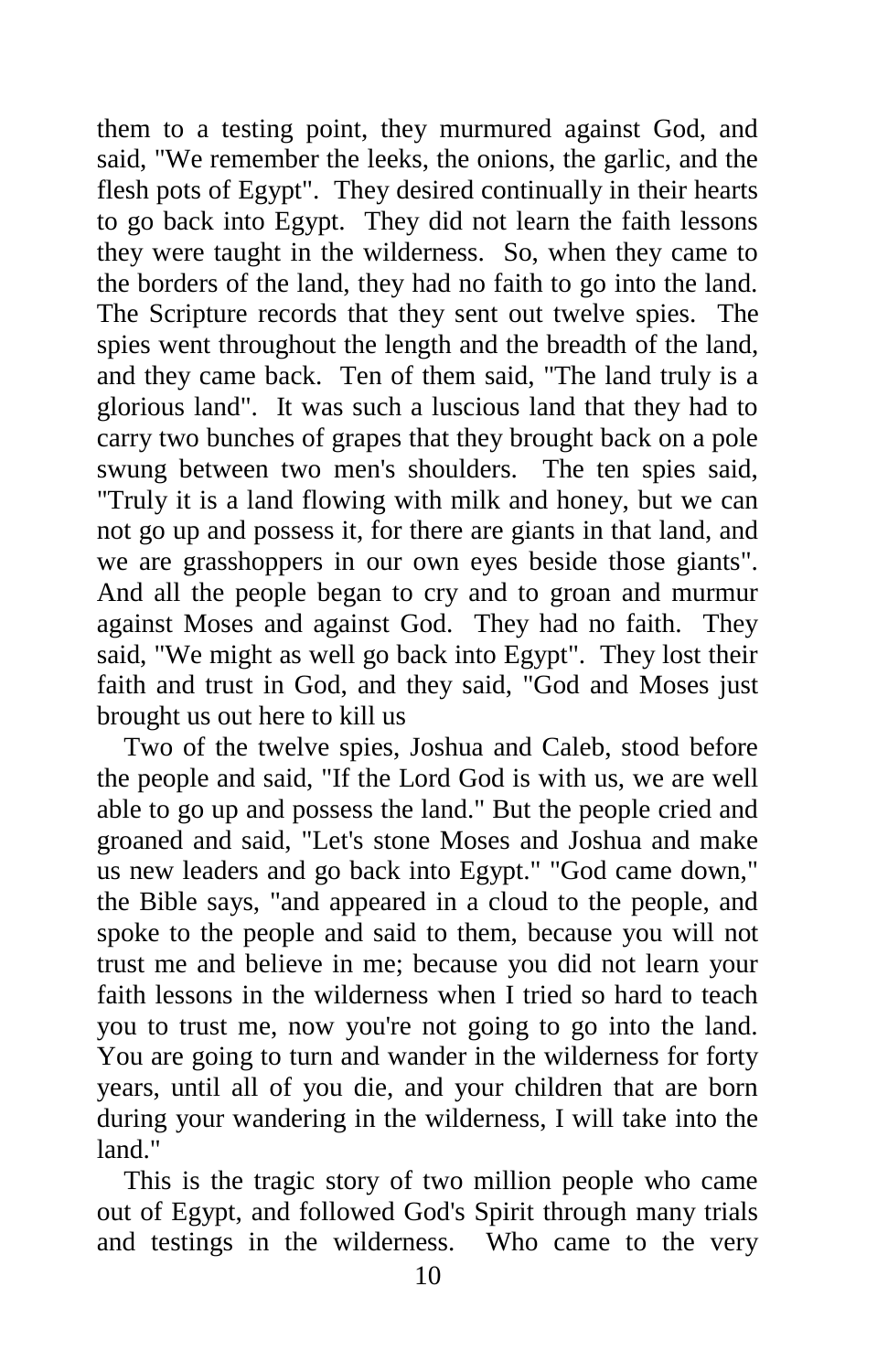borders of the land that God had promised them, and yet, because they had failed to learn their faith lessons on their wilderness journey, were first forced to turn and continue wandering in the wilderness until they died without ever going into their promised land.

 This, beloved, is a type and prophecy of the professing church in our world today, of the visible church in our world today made up of many people who are rejecting the move of the Spirit of God, who are rejecting the Baptism of the Holy Spirit, and the deeper things of the Spirit, and refusing to allow God to teach them their faith lessons. They will not go into the land. They will wander in the wilderness of carnal, formalistic, unspiritual religion, and in the wilderness of this world system until they will die.

 But out of that professing church, out of that visible organized church today, God is calling sons and daughters, a second generation of children of God, of which the children that were born unto Israel during their forty years of wandering in the wilderness are a type. God is going to take this group, (we see them coming out across the world) as they come out and are baptized in the Spirit, and as they begin their walk in the Spirit; ministers and laymen, Episcopalians, Presbyterians, Lutherans, Methodists, Pentecostals; God is going to take this group of children on their spiritual pilgrimage through the wilderness. He is going to break them. He is going to purge them, just as Jesus said, "Every branch that bringeth forth fruit, he purgeth it that it bring forth more fruit." He is going to teach them the walk of faith through testing. He is going to take them through the purifying fire. He is going to make them mighty sons of God. He is going to make them Joshuas and Calebs. He is going to send them against the demoniac kingdom, and they are going to go up with mighty power and possess the land that Jesus gave us. They are going to be the sons of God that Romans 8 speaks of when it says, "The whole creation groaneth and travaileth until now, waiting for the manifestation of the sons of God who shall deliver the earth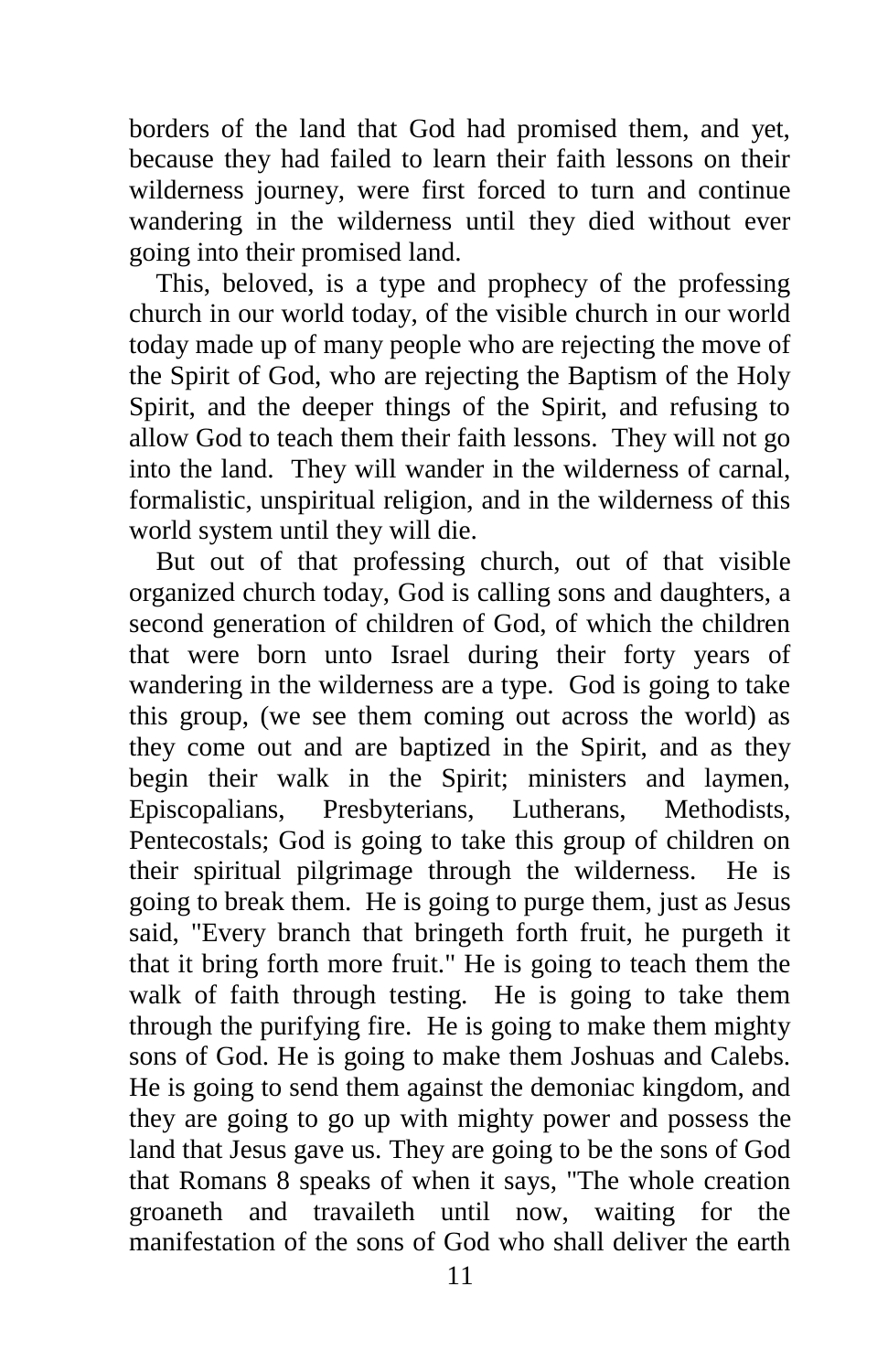from the bondage of corruption," waiting for the manifestation, not of the Son of God, but of the Sons of God who shall deliver the earth from the curse that is upon it.

 And you, minister, you Christian, you, layman who have been baptized in the Holy Spirit, called out of the multitudes of the Churches by God, separated unto Himself, you have been chosen to be of that body of second generation children who will go into the land and possess the land. Hallelujah! God has called you out that He might take you on your wilderness journey, on your pilgrimage through the wilderness that He might teach you, through testing, the walk of faith. When you in your spiritual walk in God, in your spiritual growth, come to the point in God where you are ready, then you'll move up against Satan in mighty power, and fulfill the promise of Jesus, these signs shall follow them that believe my Gospel, they shall cast out the devils, take authority over deadly things, and lay hands upon the sick and they shall recover. You will have the faith and the courage to move against the giants and to possess the land.

 This is what God is going to do with you in future years. This is why He called you out. This is why He has led you into the walk in the Spirit. This is why He is separating you unto Himself. This is why He has pulled you out of the system of carnal, formalistic Christianity that you were in before. This is why He has taken you away from \$10,000 a year salaries, or great fancy, beautiful, hundred of thousands of dollars church buildings and church organizations. He is going to separate you unto Himself. Through testing, He is going to teach you the walk of faith that He might take you into the land. He is going to take you down that He might take you up. Read Ephesians 4:15, "But speaking the truth in love, we are to grow up into him who is the head in all things, even Christ." And the Scripture is going to be fulfilled in these last days.

We are going to grow up into Him in holiness. We are going to grow up into Him in revelation. We are going to grow up into Christ in faith and power. First we must go down that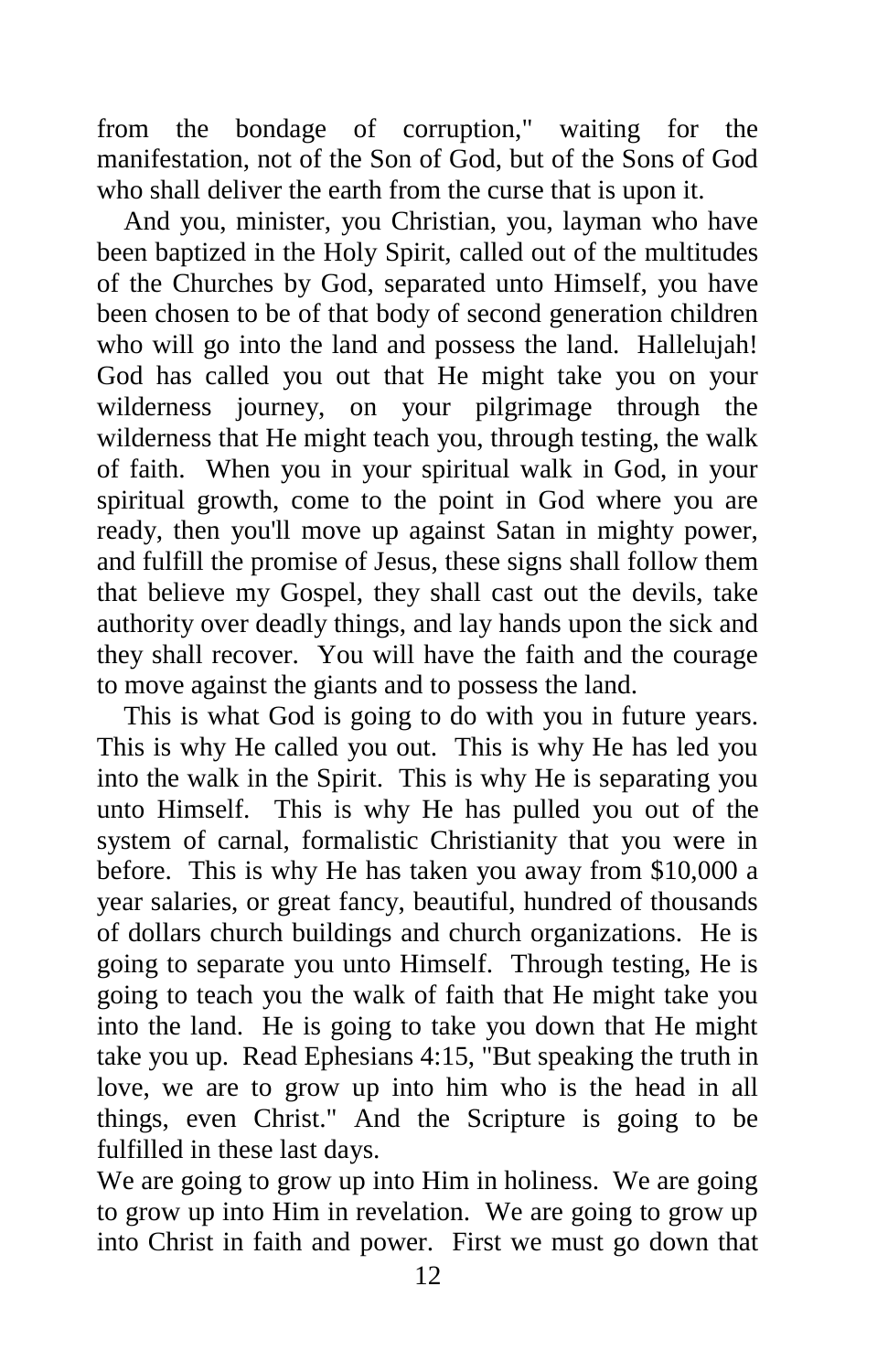we might go up. First we must go into the wilderness that we might go into the land.

 That being established, let us now go back to the beginning of Israel's journey, and as we follow Israel through the wilderness, let us see the great faith lessons that God sought to teach them, and the way He sought to teach them. Then we will have prophecies and types of the way God is going to deal with us.

 The first great truth that we want to see, is that if Israel had come out of Egypt and crossed through the Red Sea and then just sat there in the desert and never went another step, and waited, hoping that God many years or centuries from then would come and pick them up and take them over into the land or, if they had just sat there, and never gone any further, then it would be true, the doctrine that is presented in the world today--that there is no such thing after salvation as the Baptism of the Holy Spirit, spiritual manifestations, tongues, prophecy, gifts of healing, miracles, discerning of spirits, and further things in the Spirit that we must go on to.

 It is presented to us by a great segment of the Christian church today that Christianity simply consists of accepting Christ as Saviour, joining the church, getting baptized, then spending the rest of your life helping to get someone else saved, but never going any further, never going on into the precious Baptism of the Holy Spirit, the manifestations of the Spirit, and all the other deeper things of God. This would be comparable to Israel coming out of Egypt and then just sitting down there in the desert, and never going another step further. Of course, this is not true. God intends for us to go on, on in our wilderness journey, on our spiritual pilgrimage. The next step after salvation, Hallelujah, is the Baptism of the Holy Spirit, God's giving Israel the pillar of cloud by day, and the pillar of fire by night, to lead them on their journey through the wilderness was the type of God giving us the Baptism of the Holy Spirit so that we can have the same supernatural leadership of the Holy Spirit that Israel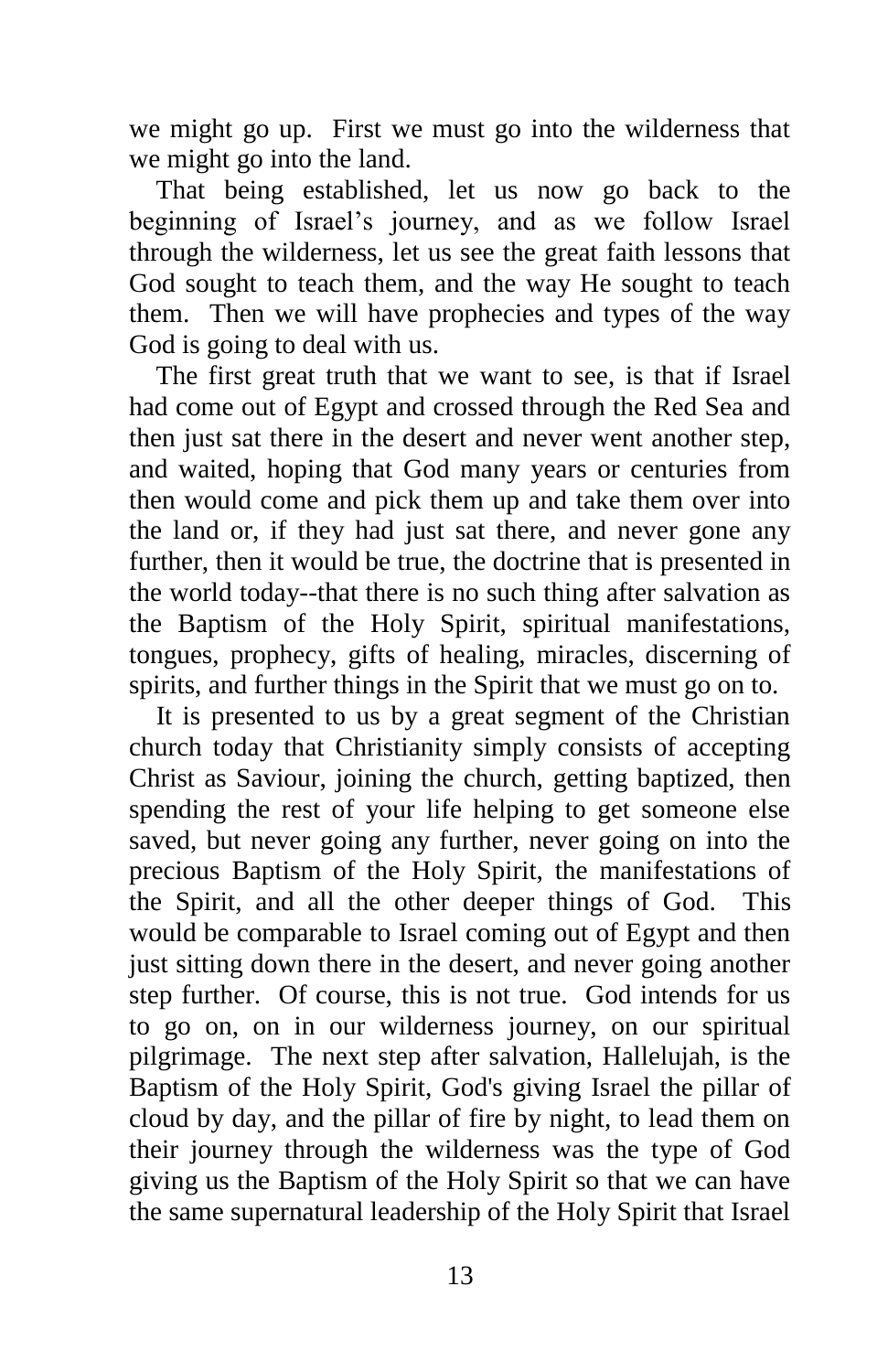had in the pillar of cloud, and the pillar of fire, to take us on our journey through the wilderness.

 The second great truth that we want to see is that, even though Israel was guided through the wilderness supernaturally by a pillar of cloud by day and a pillar of fire by night, still a great crowd of them did not go into the land. This gives us great warning, dear friends, for there are many Pentecostal people in the world who received the Baptism of the Holy Spirit and never went any further with God. Just because one has been given the pillar of cloud and the pillar of fire to lead them, to give them Supernatural guidance, does not mean that they will go into the land. They will only go into the land as they learn their faith lessons as the Spirit of God supernaturally guides them through the wilderness.

 The next great truth we learn from Israel is found in Exodus 13: 17, for we read, "And it came to pass, when Pharaoh had let the people go, that God led them not through the way of the land of the Philistines although that was near, for God said, Lest peradventure the people repent when they see war and return to Egypt." The short way to go to Canaan land from Egypt would have been through the land of the Philistines. They wouldn't have had to go through the desert. They wouldn't have had to go through the wilderness.

 God would not lead them this way, because He knew if they went through the Philistine's land, the Philistines would come against them and they would immediately see war, and they were not ready for war yet. God knew that if they saw war before they were ready, they would lose their faith and courage, and turn and go back into Egypt. Therefore, He must lead them the long way around, through the wilderness, so that through testing He could build their faith, so that when they saw war they would he ready for war. When God is leading the long way through the wilderness, it is the short way. Many Christians in our day seen the full Gospel truth; have seen that the mighty faith promises of Jesus are for all time, have seen the promise where Jesus said, in John 14:1 2, "The works that I do shall ye do also, and greater works than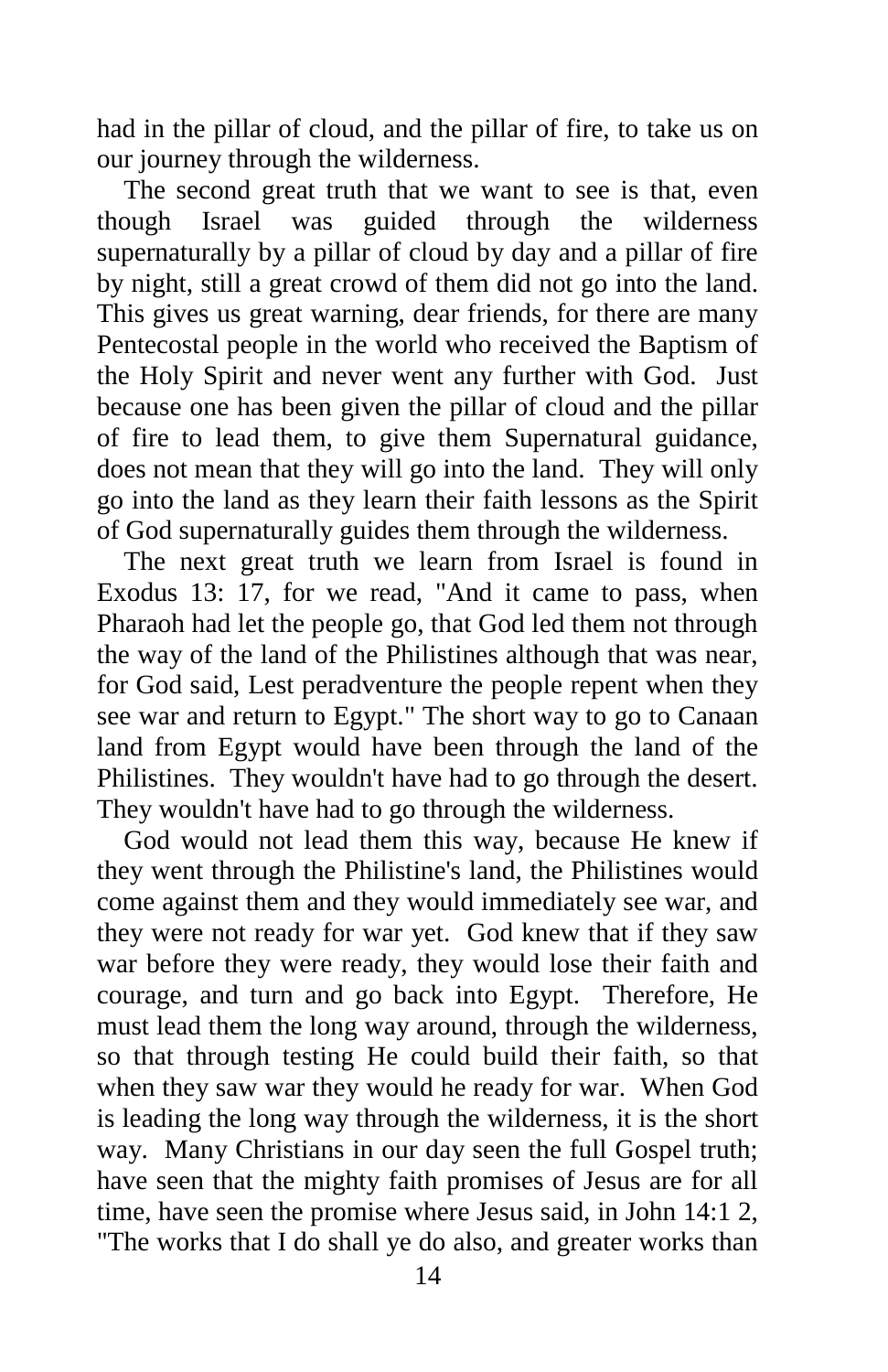these shall ye do." Matthew 17:20 "Ye shall say unto this mountain, remove hence to yonder place. and it shall remove, and nothing shall he impossible unto you." Mark 16 17-18, "These signs shall follow them that believe, in my name shall they cast out devils, they shall speak with new tongues, they shall take up serpents, and if they drink any deadly thing, it shall not hurt them, they shall lay hands on the sick and they shall recover." They have tried to go the short way. They have assumed they could immediately manifest the power of those promises in their lives without being led by God through the wilderness, and being taught by God the walk of faith.

 Many have gone out and tried to heal the sick and cast out devils. They have simply made a mess of it. They haven't accomplished anything. They saw war before they were ready for war, and many have become discouraged and lost their faith, and gone back into Egypt in fear and unbelief and discouragement.

 This is the reason there are many who have received the Baptism of the Holy Spirit., and who are not walking on in God, because they didn't see the fulfillment of the mighty promises of Jesus immediately when they tried to go the short way. They became discouraged, and they have become cold and dead in their walk, instead of recognizing the great truth that they were not, and cannot manifest fully the promises of Jesus and walk in the land experientially until God has taken them on their wilderness journey, on their pilgrimage through the wilderness, and taught them the walk of faith.

 Until God Himself has led them into the land, they will not go into the land the short way just because they have seen the land in the Scriptures that Jesus promised us. So dear friends, when you have received the Baptism of the Holy Spirit, and you have seen the land, you will see that the healing promises are for today, that every promise of Jesus is for today, it is for all time. He is the same today, yesterday and forever; and these signs shall follow them that believe.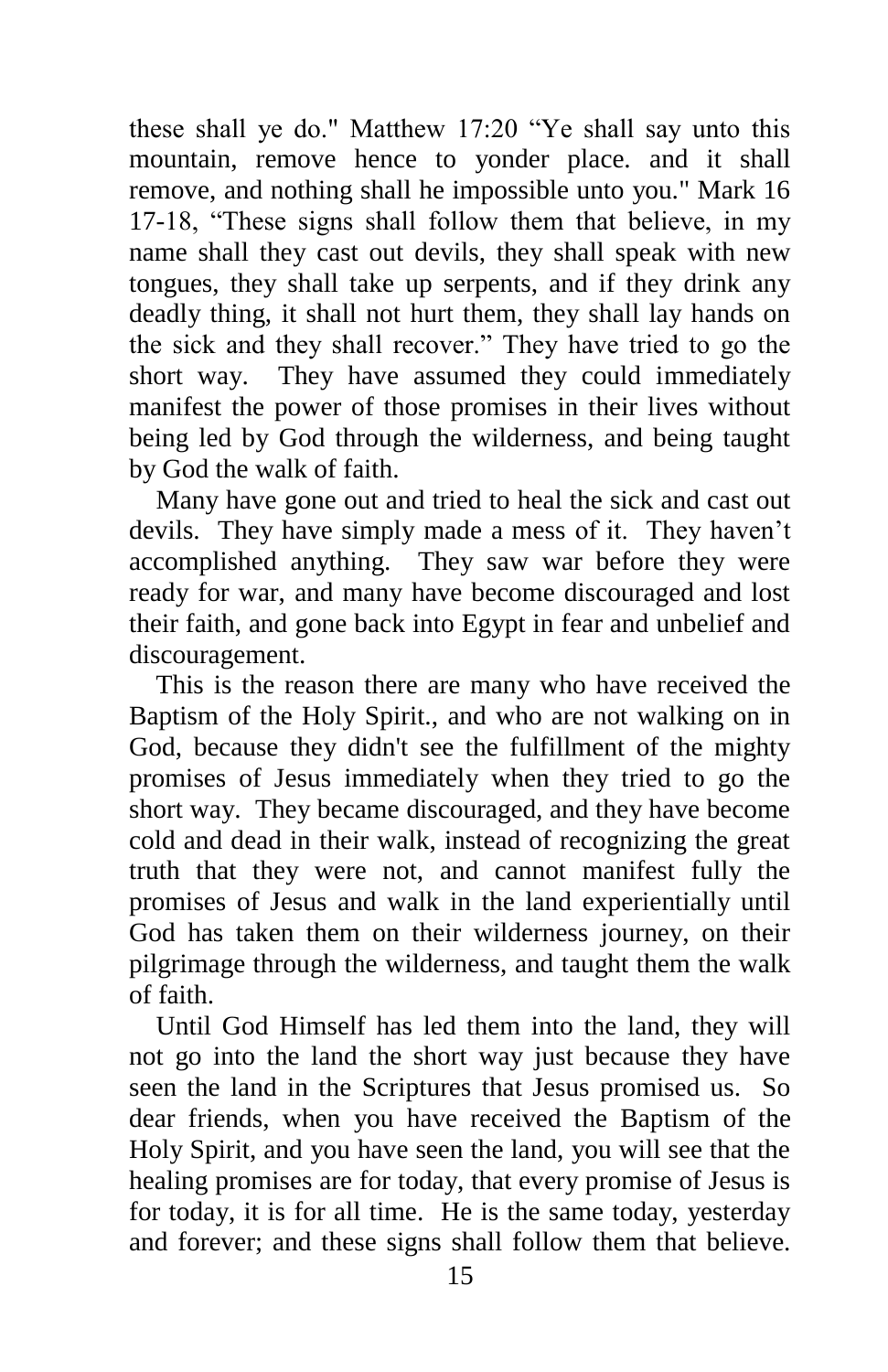Mark 16:17-18, "They shall cast out devils, they shall speak with new tongues, they shall take up serpents, and if they drink any deadly thing, it shall not hurt them, they shall lay hands on the sick and they shall recover." These promises are for you, don't try to go the short way, just because you don't find yourself manifesting that power right away, get discouraged and confused and become dead in your spiritual growth as many have. But be satisfied for God to take you the long way through the wilderness. Let God lead you into the land.

 There in the wilderness, let Him, through testing, purify you and purge you, and teach you the walk of faith, so that you might, in God's time, be led into the glorious land of faith and power, the Promised Land that Jesus has given us. Because you see many that try to go the short way fail. Don't become discouraged, neither doubt that God's plan is for everyone of you to walk in this land of faith and power. Just know that you must first let God take you through the wilderness, and teach you your faith lessons, so that He may take you into the land His way.

 The next great truth and lesson that we learn on our journey is found in the eighth chapter of Deuteronomy, reading from the second verse, where Moses, just before he is separated from the people to go up to the mountain to die, stands and reminds them of all the things that God has done with them in the wilderness. In verse two he says, "And you shalt remember all the way which the Lord thy God led thee these forty years in the wilderness, to humble thee, and to prove thee, to know what was in thine heart, whether thou wouldest keep His commandments or no," verse three, "And He humbled thee and suffered thee to hunger, and fed thee with manna, which thou knewest not, neither did thy fathers know," now get this purpose, "that He might make thee know that man doth not live by bread only, but by every word that proceedeth out of the mouth of the Lord doth man live."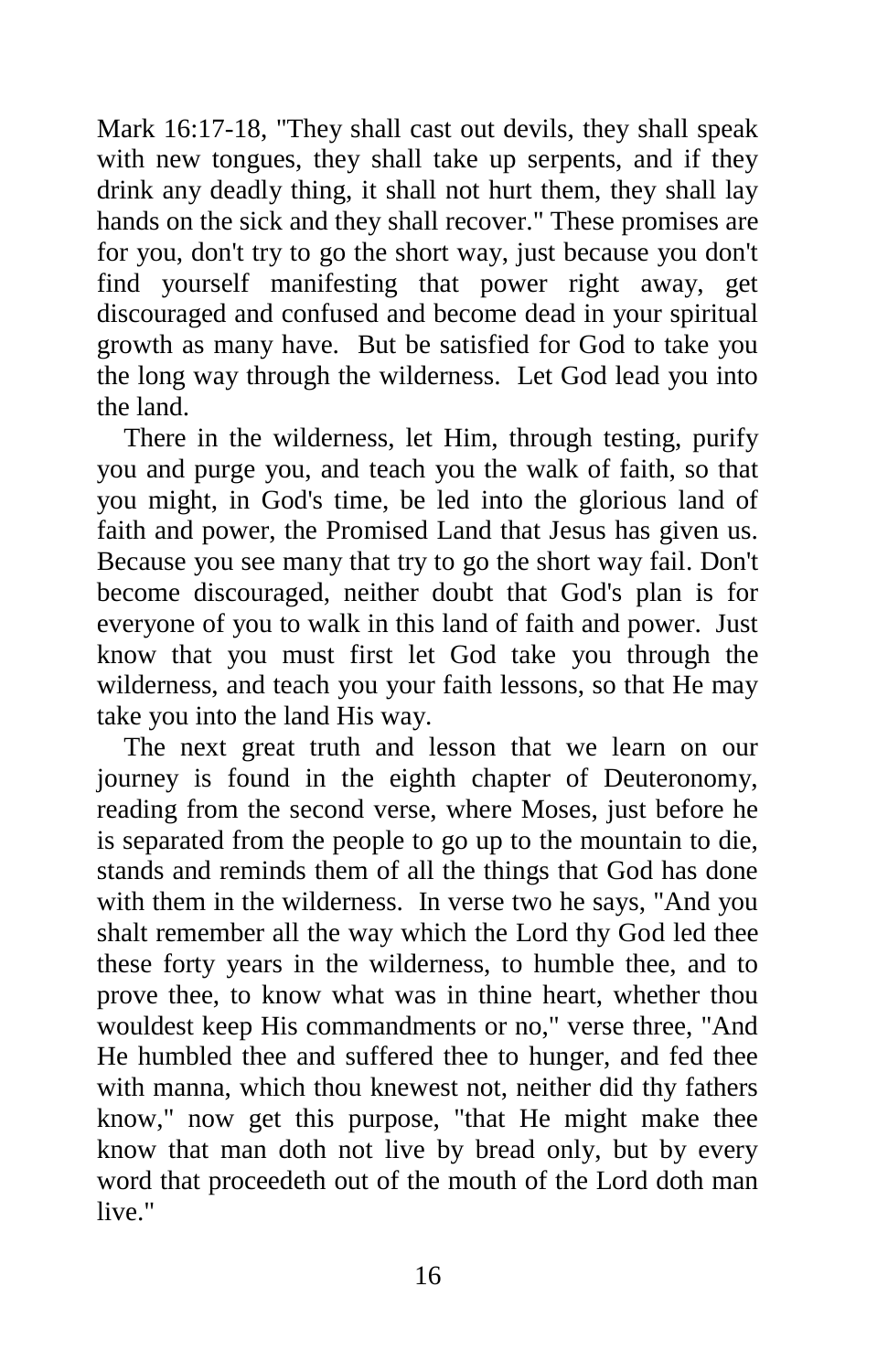This is the verse that Jesus defeated Satan with in His temptation in the wilderness, because Jesus had learned this great lesson. Because Satan tried to tempt Jesus with the world, he tried to tempt Him with bread, with material things, Jesus let him know that He had learned the great lesson that God sought to teach the children of Israel in the wilderness; that man doth not live, doth not have life, by the material bread, by the material things, but by every word that proceedeth forth from God. Notice Moses reminded the children of Israel that the reason God tested them in the wilderness and fed them on wilderness manna was to teach them a lesson, to make them know something, to make them know that man doth not live by bread alone, but by every word which cometh forth from the mouth of God.

 Now, bread, as it was used here, was symbolic of all material things, and God had to teach Israel there in the wilderness that life didn't come through material things. You see, the thing was, God had gotten Israel out of Egypt, but He hadn't yet got Egypt out of Israel. Israel could not go into the Promised Land until God had gotten all the Egypt out of them. They wouldn't have the faith, they wouldn't have the courage, they wouldn't have the power to go into the Promised Land until God, there in the wilderness, had purged all the Egypt out of them.

 Even so, it is with us, beloved. The reason we must go on our pilgrimage, our spiritual journey through the wilderness is to be tested, to be humbled, to be taught that we don't have life by the material things of this world, but by the spiritual Word that cometh forth from God. As our Lord said, "The flesh profiteth nothing, the words that I speak unto you are spirit and they are life." The reason God must take us through the wilderness is because though we accept Christ, and He has gotten us out of the world, He hasn't yet got the world out of us. He's gotten us out of the Egypt of this world, but He has to take us through the wilderness to purge the Egypt of this world out of us.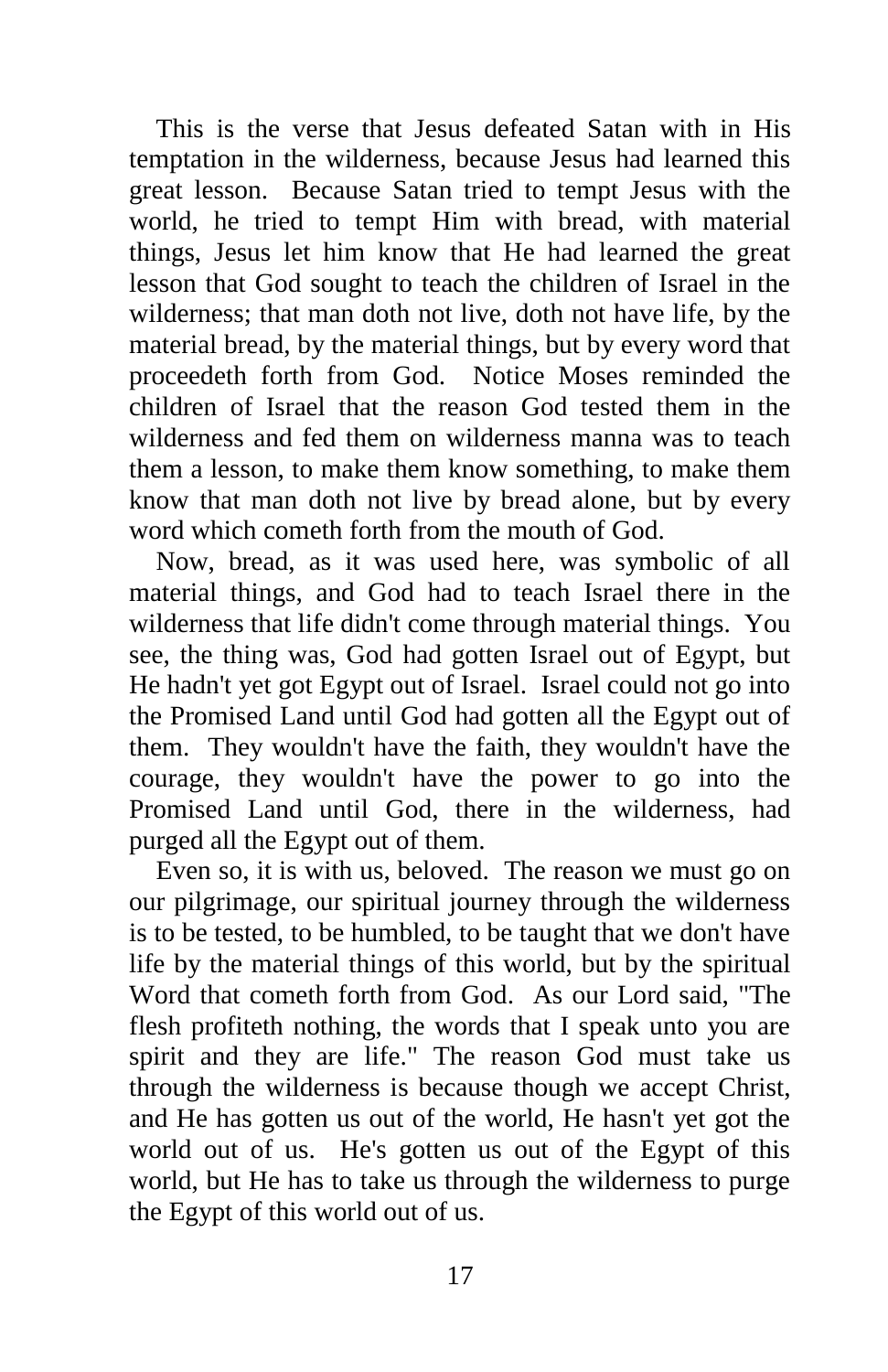We will not have the faith, and the power to possess the land that Jesus gave us, to defeat the enemy that will resist us, until God has not only gotten us out of Egypt, but has also gotten the Egypt out of us, purged the world out of us. In the sixteenth chapter of Exodus we are told that when God got Israel out in the wilderness, He took them down, and He put them on wilderness manna. No longer could they have the leeks, the garlic and the onions of Egypt which their souls lusted after. Now they must eat wilderness manna. God said, here in Deuteronomy 8:2, that He did that to teach them that it wasn't through the material things which they were so enamored of, and which they thought brought life, and that life comes by, but only through trusting in and living in the Word which comes forth from the mouth of God.

 Now when God put Israel on wilderness manna, He told them that He would rain down manna for them every night. And every morning, when they went out, they would find, on the ground, laying like the dew, these little white flakes which might be comparable to an oatmeal flake today. They would gather these little white flakes and knead them into dough and make cakes out of them to eat. God gave them some specific instructions. He instructed them that each family should only gather enough of this manna to last them one day, that they should not try to save any over for the next day. Some of the people disobeyed God and they gathered more than they needed for one day, they tried to save over until the next day, and it stank and bred worms.

 Here we have one of the greatest truths presented in the Bible. You see, the reason God told them not to try to save any over for the next day was because He wanted to teach them to trust Him to provide for the next day. The reason they gathered more than they needed and tried to save some over for the next day, is because they did not believe God would provide for them the next day. They didn't want to trust God for their daily bread. They wanted to lay up for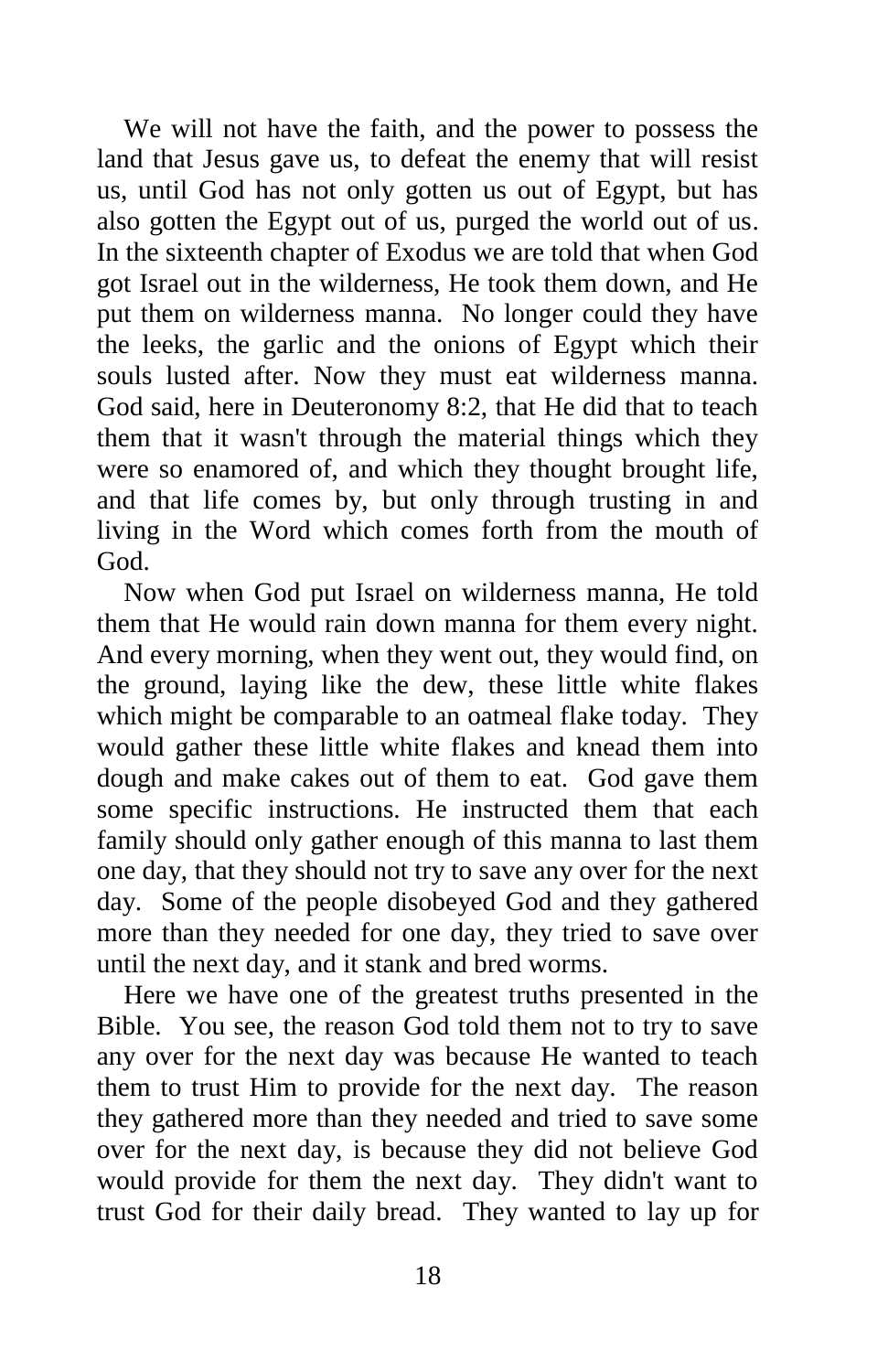tomorrow, to stock up for tomorrow, so that they wouldn't have to trust God for the next day.

 This is the way it is with so many people, and sadly enough, so many Christian people in the world today. The reason they want to stack up for tomorrow, the reason they want to build great estates and have great large bank accounts is because they don't want to walk the walk of faith with God. They don't want to trust God for their daily bread. They don't want to trust God to provide for tomorrow. The reason God told Israel not to save any over until the next day was because He wanted to teach them the walk of faith to teach them that He would provide for their daily bread so that they could learn faith. In order that they could grow strong in faith, so that when they came to the borders of the land, they would have the faith to go in and possess the land.

 The world is full of Christians today who, instead of learning the walk of faith and letting the Spirit of God lead them into the walk of faith so that they can go into the land, ministers have to have large salaries, Christians must stack up large bank accounts, build large estates, lay up always large store for tomorrow, fill their barns fuller as the man Jesus spoke of. Why? Because they don't want to walk daily and hourly with God in perfect fellowship with Him, trusting Him daily and hourly for their daily bread. They want to stack it up so they won't have to trust God for it, so they won't have to walk by faith. The walk of faith takes much prayer, much communion with God, much seeking of God. It is not an easy walk.

 But for those whom God is calling out today, calling to the walk in the Spirit and preparing them to go into the land- that second generation of children, this is not the way for them. God, as He takes you on your wilderness journey, will take you down and He will put you on wilderness manna to teach you the walk of faith, to teach you to trust Him day by day for your daily bread, to teach you that man does not live by the material things, but by every Word that proceedeth forth out of the mouth of God, and that the material things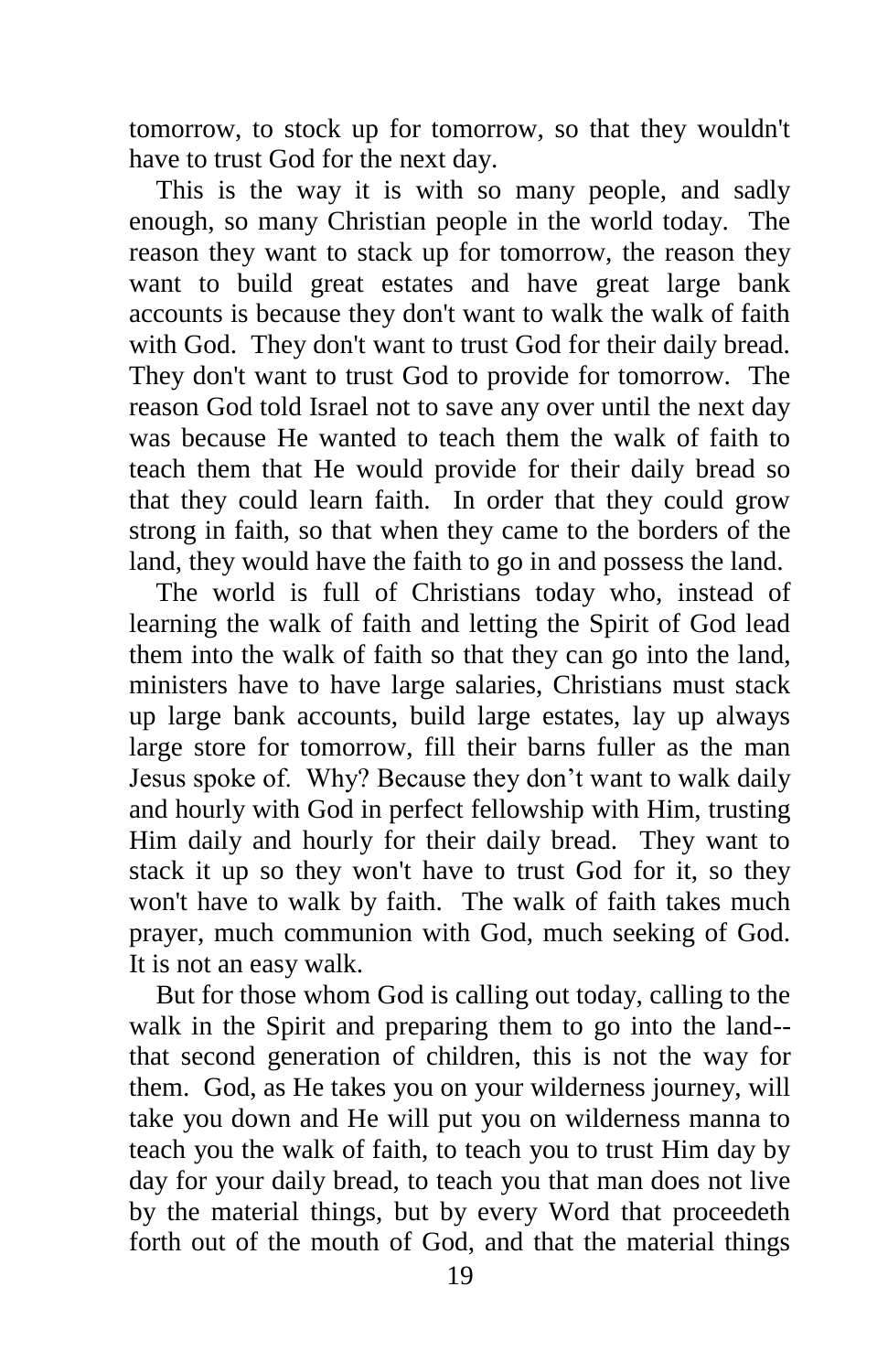are not most important, so that you no longer put them first, but you must put communion and walking with God first.

Having gotten you out of Egypt, He will now get the Egypt out of you, through putting you on wilderness manna to teach you the walk of faith. He will teach you that a bank account is not the will of God for the last day Christian. It is not the will of God for him who would go on to perfection in Christ Jesus. It is not the will of God for him who would go into the land. Laying up for tomorrow can never be of God for the Christian who would go all the way with God. Our Lord Jesus taught us this when He said, "Lay not up for yourselves treasures here upon earth." He taught us this when He said, "When ye pray, pray, give us this day our daily bread.

 I know there is a theology going forth in the world that because God is a good God and because we are sons of God, that we should expect the best; to drive Cadillac automobiles, wear \$60 suits, and so forth. Jesus was a Son of God, and He said to those who would follow Him, "The birds of the air have nests and the foxes have holes, but the son of man hath not where to lay his head." Paul was a son of God, but he drove no Cadillac automobile, and wore no fancy clothes. He walked by faith. He trusted God daily.

 God will take us down and He will put us on the wilderness manna to teach us the walk of faith, so that, when we come to the borders of the land, we won't be like the children of Israel. We will have the faith and the courage and the power to go up against the giants and possess the land. The giants of the land are the giant spirits, the demon spirits of the demoniac kingdom who are resisting us today. This is why, as God calls so many out today, and calls them into the walk in the Spirit, they find themselves leaving their high positions and their large salaries, and the bank accounts beginning to dwindle. Be not confused, dear friend, and dear brother, neither upset by this event in your life. God is only taking you down and putting you on wilderness manna that He might take you on your spiritual pilgrimage toward your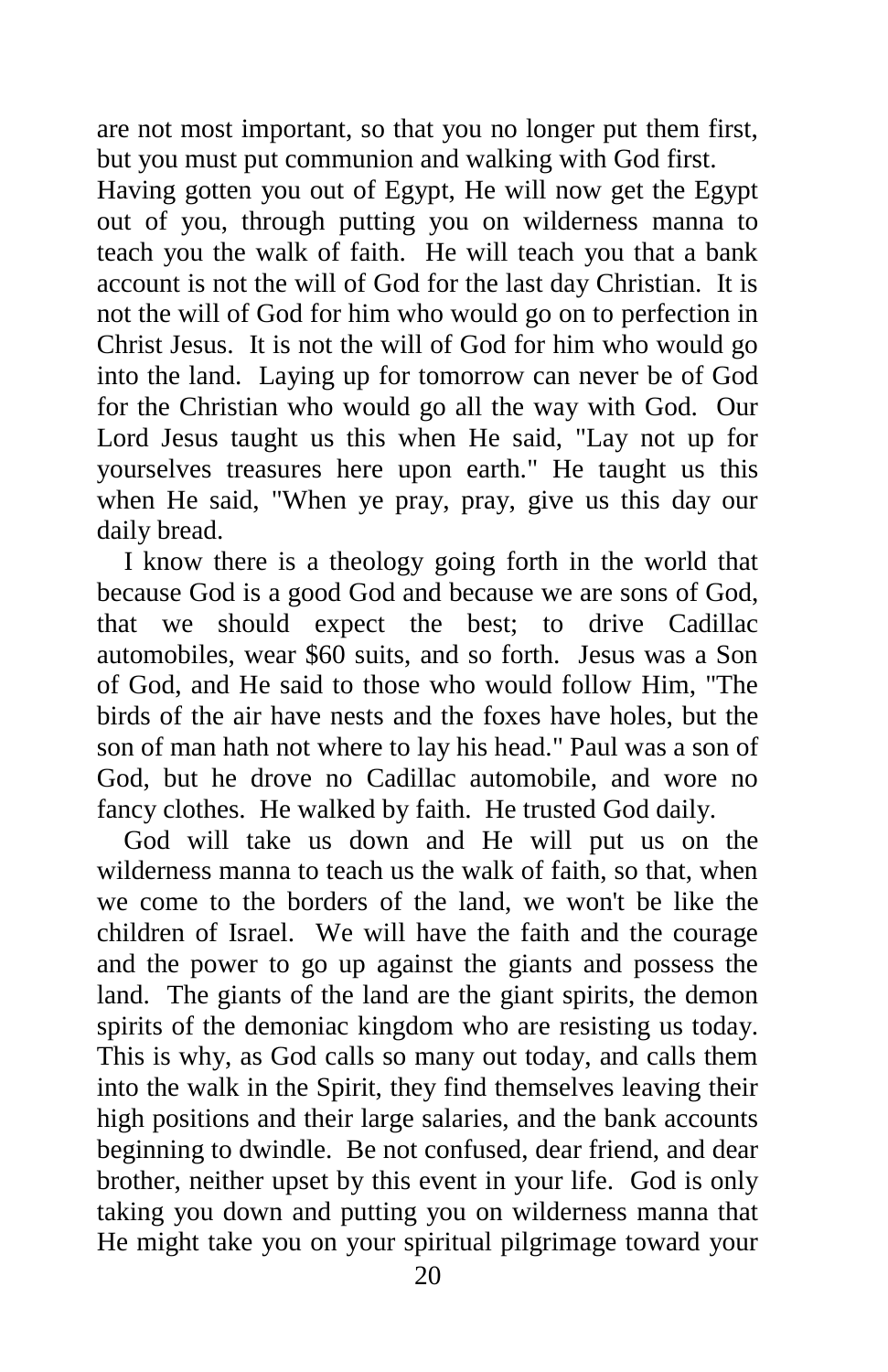promised land. He is only taking you down and putting you on wilderness manna that He might teach you the walk of faith; that He might knock all your crutches out from under you so that you will have to trust Him for your material needs, so that you won't have any opportunity to lay up and store over for tomorrow. For, truly, when we try to do this, just as surely as we try to lay up for tomorrow, it will stink and breed worms. It will never be any good to us.

 Those who are God's own, those who follow Christ, who have done this in the past, laid up for tomorrow, large bank accounts--it has stunk and bred worms. For in the end, they must spend it on doctor's bills when they grow old. In the end it robs them of the faith and power. In the end it prevents them from being taught the walk of faith by God, and it becomes dust in their mouths. It will stink and breed worms every time, for it will keep them from going into the land.

 God must take each one of us that wants to go all the way with Him, and go into the land, into the wilderness and feed us on wilderness manna. He must teach us the walk of faith, so that when we come to the borders of the land, we will have the faith and the courage and power to go in. Now there are some who come to this point and to this truth in their spiritual growth, and like the children of Israel of old, Egypt has too strong a hold on them. The leeks, the garlic, the onions, and the bread of Egypt is too powerful for them, and they have not the courage to go on in this way.

 We had one lady in our assembly who rejoiced in the powerful things that God was doing in our assembly, and the way the Spirit was poured out. She had the Baptism of the Holy Spirit, and she spoke in tongues. She was rejoicing in the move of God and in our assembly until we came to this truth. When we ministered this truth, she was a lady who had quite a bit of this world's goods and a nice bank account, and it was ministered to her that if she would go all the way with God into the promised land, God would take her down and put her on wilderness manna, and take everything away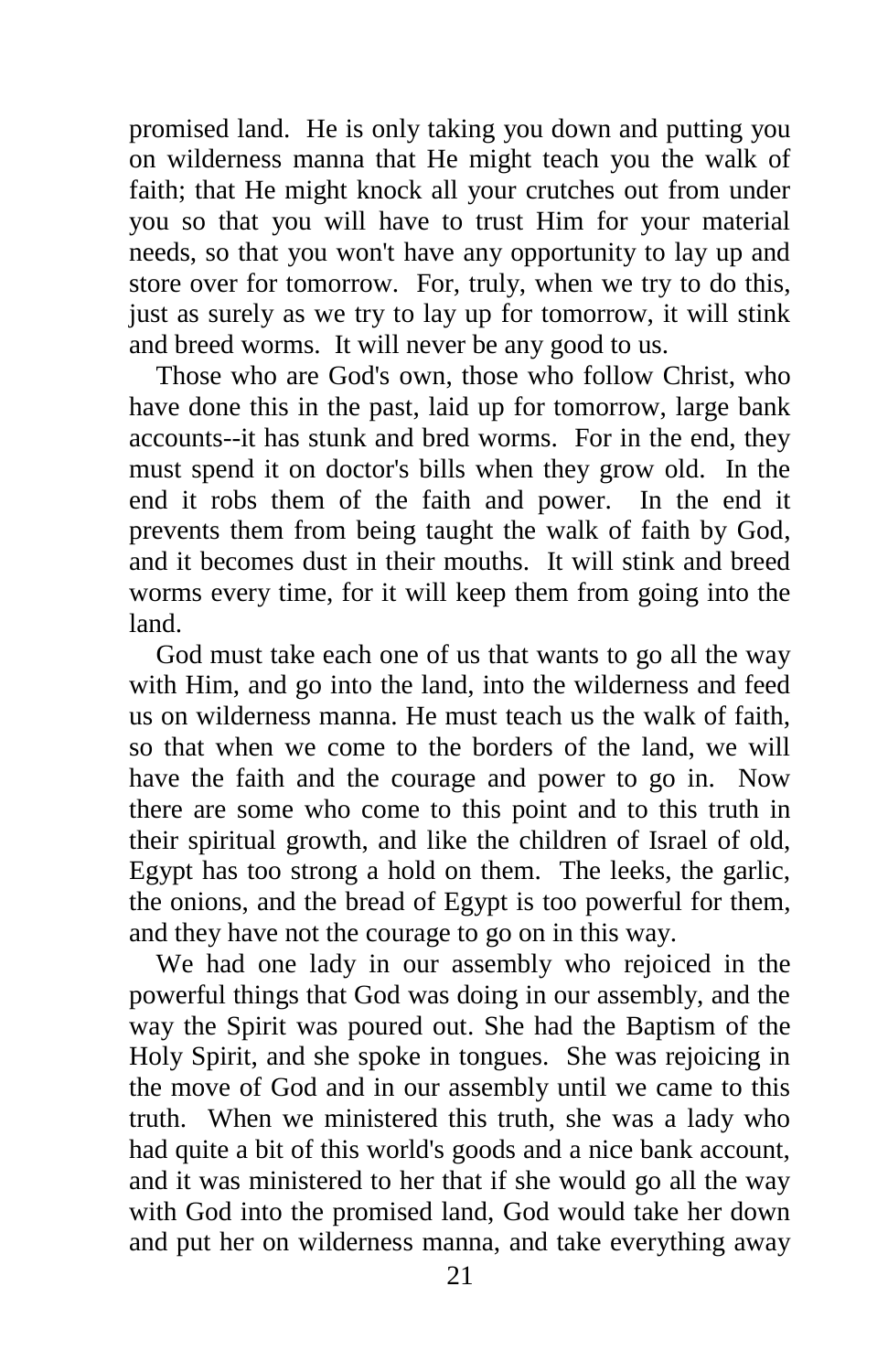from her that was necessary to teach her the walk of faith. After the Bible lesson, and the truth was ministered, she came to me and said, "Sam, I don't think I can go." What she meant was, "I don't think I can go this way. I don't think I can let go of my bank account and my worldly goods. I don't think I have what it takes to go this way." I said to her (she was a very, very dear friend of mine, one whom I loved very dearly, and one who loved me also), "Dear one, you will go. Some day you will go this way. You may not go now, but you can only put it off. Some day you'll go, for there is no other way into God's Promised Land.

This is true, dear friends. For those who are willing to go, and who want God to take them on their journey through the wilderness and into the land, God has these precious truths to share with them. First, it will not be a matter of going out and giving away everything you have if you have quite a bit of this world's goods. You won't have to do that. If you just pray "Lord, I want to go all the way with you, and I want only your will for my life. I am willing for you to take me where you want me to be." You won't have to give anything away. God will take all that is necessary to put you on wilderness manna and teach you the walk of faith.

 But when you find things happening, so that the bank account begins to dwindle, then the new car has to go, and the large house has to go, don't squeal, don't grumble, don't murmur, God is only answering your prayer that you prayed when you asked Him to take you all the way with Him, to take you into His Promised Land. Don't murmur as the children of Israel murmured, and many were slain. Don't murmur as the children of Israel murmured and fiery serpents came out and bit them and they began to die. Don't murmur as the children of Israel murmured and failed to learn their faith lessons in the wilderness, so that you must wander in the wilderness without ever going into the land. If God begins to take away that which is necessary to put you on wilderness manna, then rejoice that He is answering your prayers.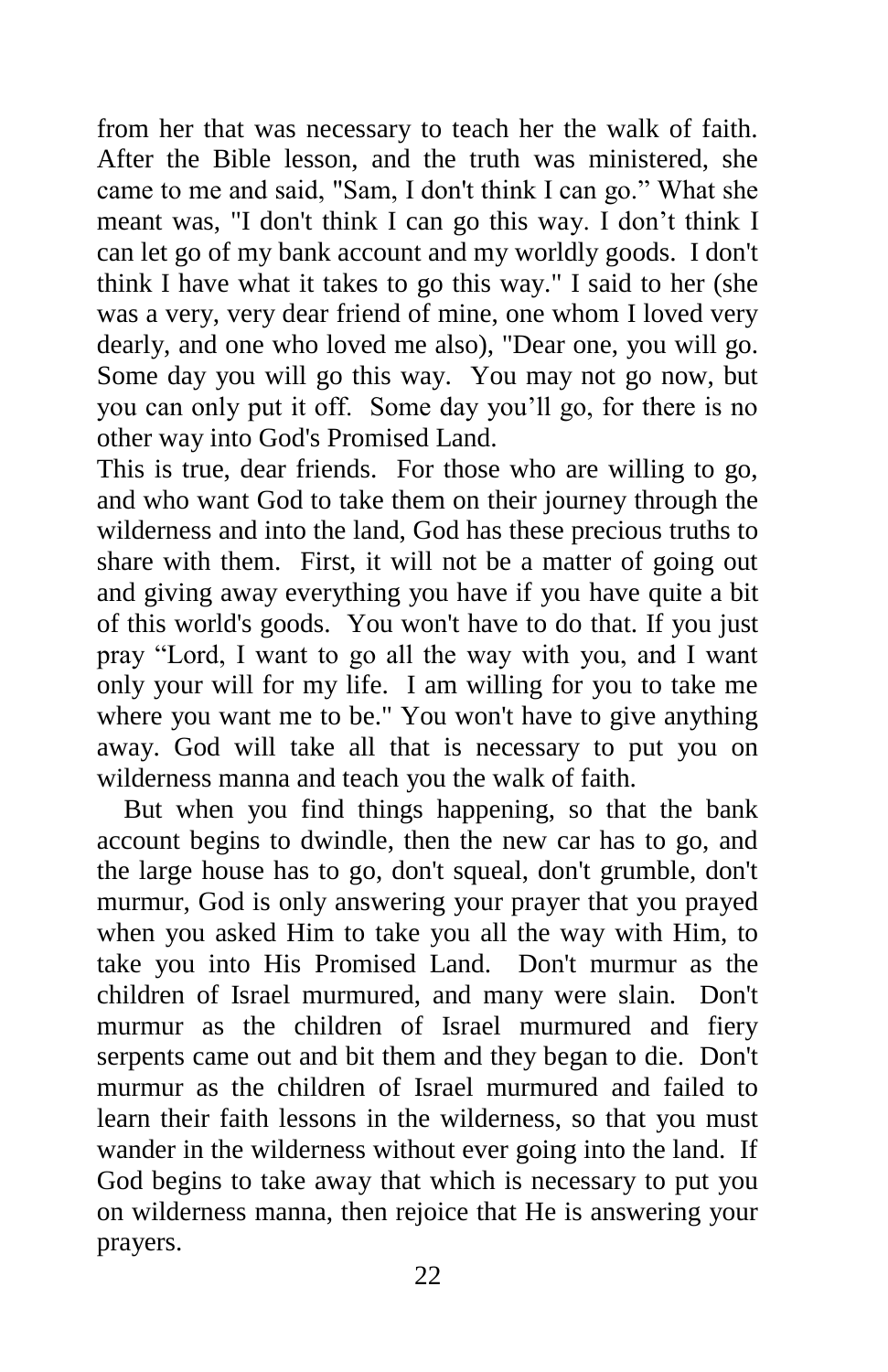There are many of us today, who, as God takes us down another step, and the squeeze begins to be tight, even though it may hurt, and though we may feet like squealing a little, and squirming a little, God has given us the mighty revelation of what He is doing. Though it is not what we want Him to do with us, He is showing us what He is doing with us and we rejoice in it, and we say, "Oh, God, let us stand. Yea, take us on into the purifying fire and make the fire hotter that we may he purified quickly and come into that place that you have prepared for us." You won't have to give it away. God will take it from you.

 Secondly, we can share this precious truth with you. God will never take any of it from you until He has first prepared you for the shock. He will lead you into it slowly and gently. He will not throw it upon you all at once. This is why He leads you the long way through the wilderness. He will prepare you to pass the test before He gives you the test. No good teacher ever gives a child an examination or a test without first teaching him, and building him, and strengthening him, and preparing him to pass the test. Even so, our Heavenly Father, as He leads us through test after test on our journey through the wilderness, in order to build us through testing, will never give us a test that He has not first prepared us to pass if we follow Him. God will not test you or tempt you more than you can bear, says the New Testament. He will make a way of escape as we seek His leadership, and as we pray, "God we want to go all the way with you." He will prepare us for the test and then He will put them upon us to the point where we almost think we are not able to bear them. His Spirit, and His Grace will take us through, and we will have learned the walk, of faith.

 The third great truth we can share with you is, God will take us down and put us on wilderness manna to teach us the walk of faith so that He can prepare us to enter into the land, but, then, when we have crossed the borders into the land, He will restore to us all that has been taken away and more.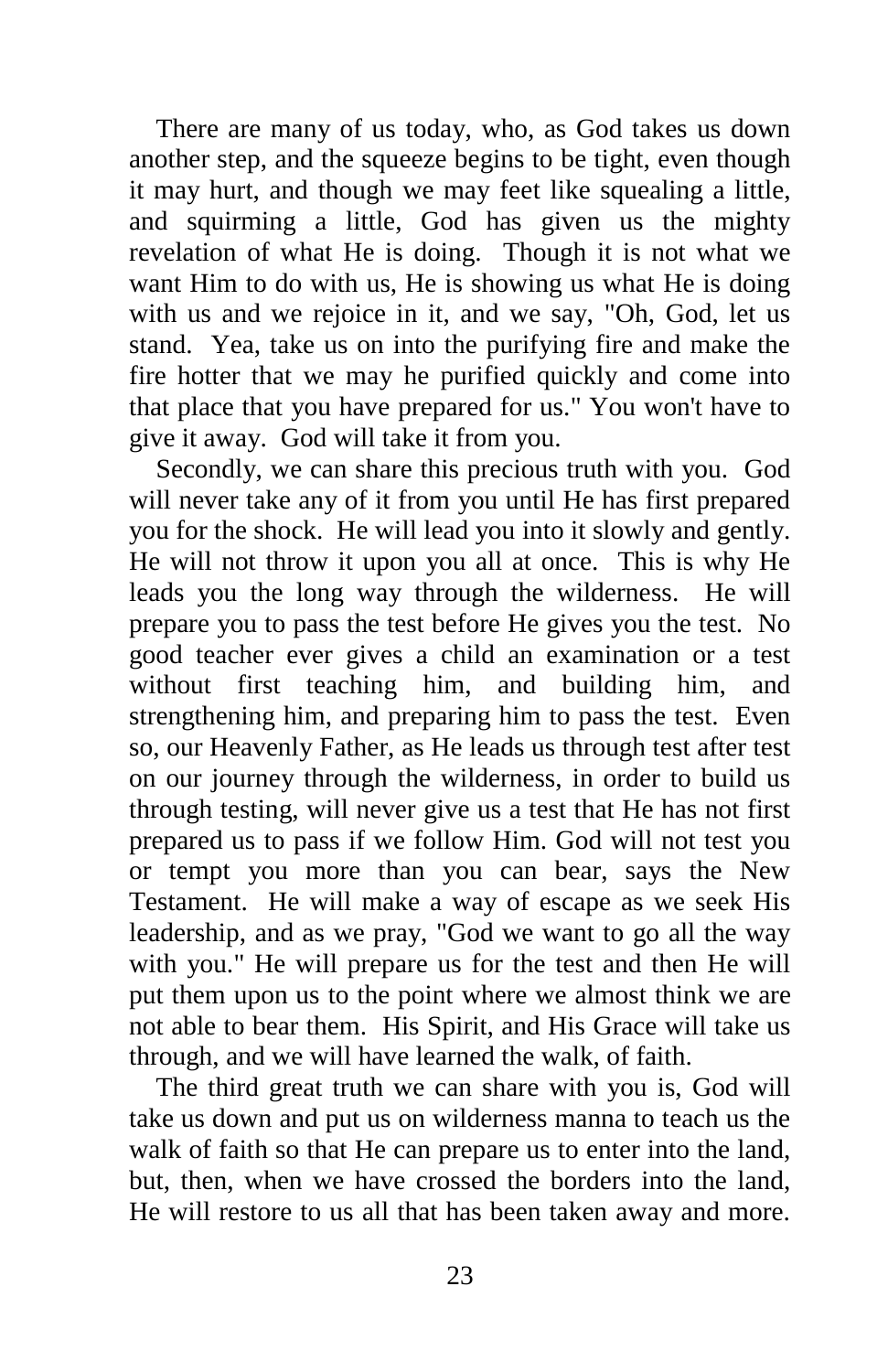Then we will begin to feed off the fat and the goodness of the land.

 This brings us to Joshua 5:10 which was our Scripture text for this study, "For the children of Israel encamped in Gilgal and kept the Passover on the 14th day of the month at even in the plains of Jericho, and they did eat of the old corn of the land on the morrow after the Passover, unleavened cakes, parched corn in the selfsame day. And the manna ceased on the morrow after they had eaten of the old corn of the land; and neither had the children of Israel manna any more: but they did eat of the fruit of the land of Canaan that year." As soon as they came to the land, the manna ceased, they began to eat of the fruit of the land. God only takes us down and puts us on wilderness manna that He may prepare us to enter into the land. Then, when we enter into the land, the manna will cease and we will begin to feed off the goodness of the land, the land flowing with milk and honey. Let me go back and begin with verse 10 and read, "And the children of Israel encamped in Gilgal, and kept the passover on the fourteenth day of the month at even in the plains of Jericho." Gilgal was the point where the second generation of the children of Israel stopped their wilderness wanderings and turned to go through the fortress, Jericho, into the land. The second generation had now learned their faith lessons. They were ready to trust God. They were ready to follow God into the land and to go up against the fortress Jericho and the rest of the nations in the land and possess the land.

 Even so, as we follow the Spirit of God, our great pillar of cloud, our great pillar of fire, on our wilderness pilgrimage toward our promised land, each one of us will one day come to his Gilgal, where we have been taught the walk of faith by God, where we have learned our wilderness lessons, and we are then ready to cross the borders into the land. When we do come to that point, like Israel, we will be standing before the Jericho fortress. Because the Jericho fortress in Israel's day was the very gateway to Canaan, this great fortress had to be conquered in order for the children of Israel to go into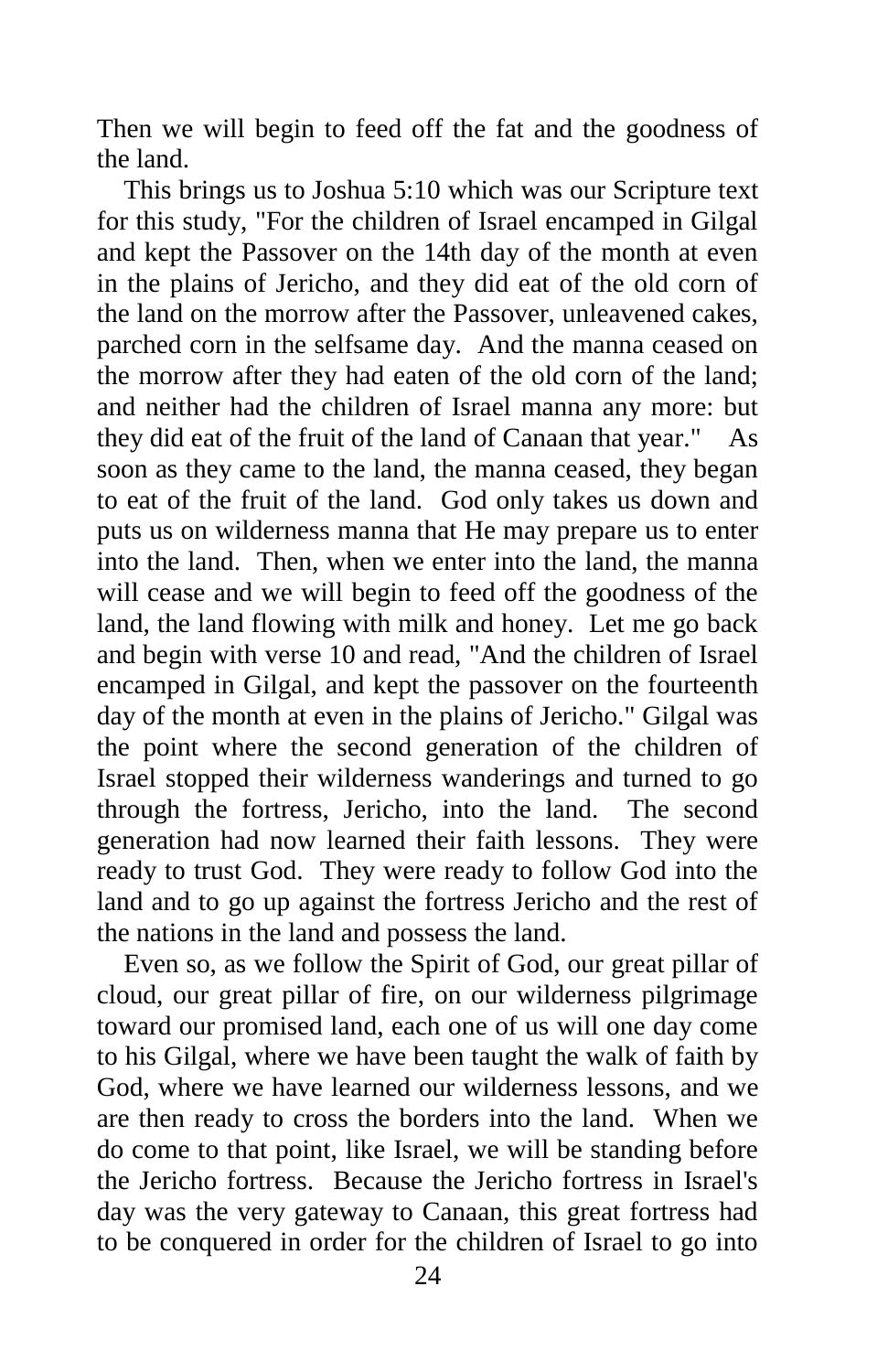the land. It was a very powerful fortress, and, because it guarded the entrance to the land of Canaan, it was very well armed, and well manned, guarded by the most powerful and the most skillful of all the Canaanite armies.

 Now this fortress was a type of a realm that you and I will come to as we grow in God. A realm that is at the very borders of our Canaan land. Once one passes through this realm in spiritual growth; breaks through this realm, miracles will be a consistent thing in their ministry for Christ and in their life for Christ. They will begin to have the same ministry that Jesus had during His three and a half year ministry. This realm is so well guarded by Lucifer and his demons, it is comparable to the fortress Jericho. We call it the Jericho realm. It is so well guarded by Lucifer and his demons that no man can break through alone. There have been many sons of God in the past who have grown high in God, and been mightily used of God and had tremendous ministries, tremendous healing ministries; and in the process of their growing strong and powerful in God, in revelation, knowledge, faith, and power, they have come to this Jericho realm. There they have been met by a force of Lucifer's demons so cunning and so insidious that they have been overthrown at the gates of the Jericho realm.

 We know of many evangelists that have been on the field with great healing ministries, crossing the country and suddenly they disappear and you don't hear from them anymore, and you wonder what happened to them. You discover that they have been knocked off the field, either by some sickness that overtook them, or by some insidious plan by which Satan deceived them out of the will of God, and ruined their testimony and their ministry.

 I myself can go back in my mind to some years ago, when I was being mightily used of the Lord in the healing ministry, casting out devils, bringing great deliverance to many people, when I came to this realm. A great many demons came against me with an insidious plan which I thought was the leadership of God, and at the end of it I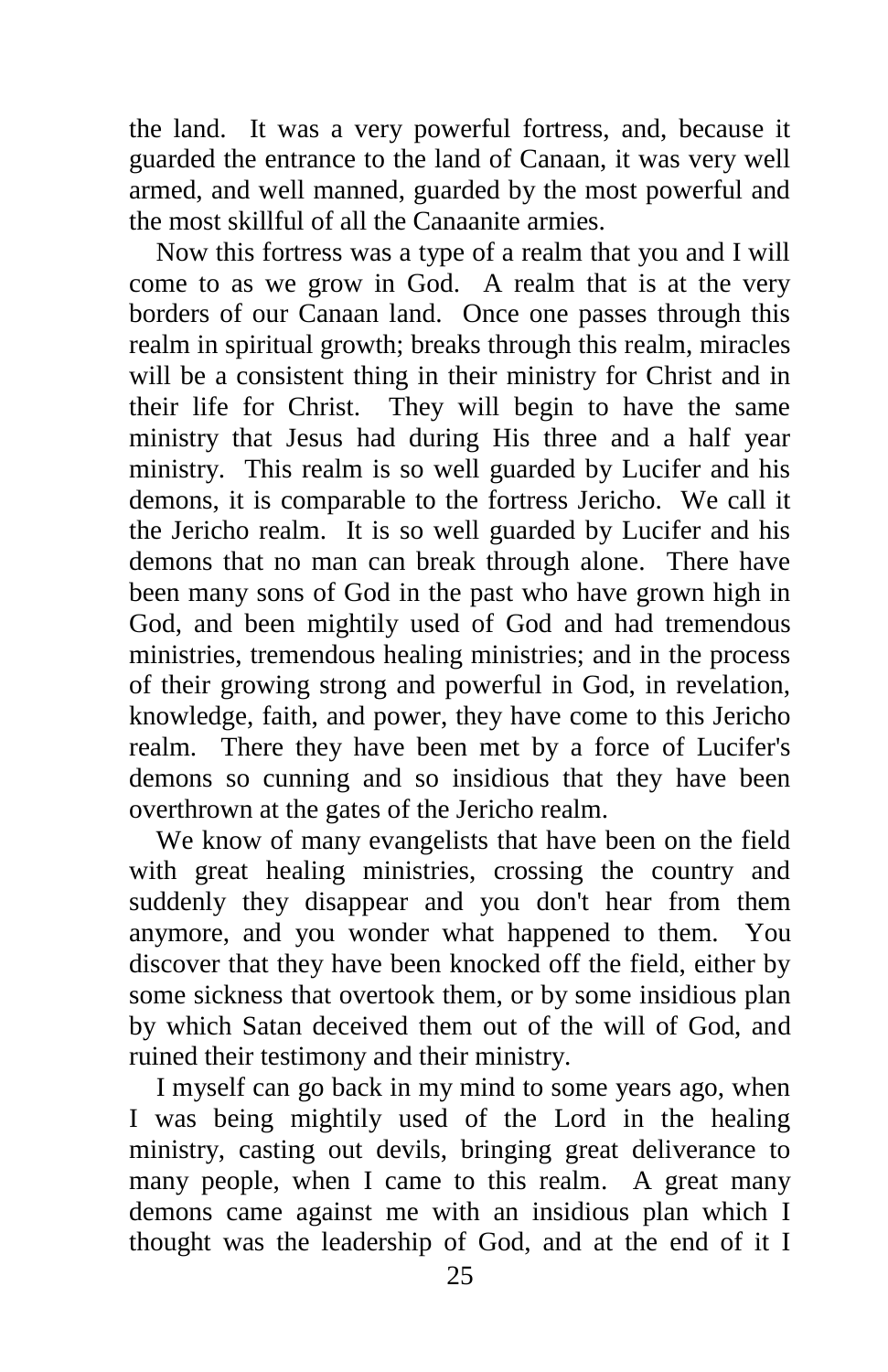discovered I had been deceived by Satan. For one year my ministry was destroyed and at the end of the experience I wound up at the point of death. But God was gracious. He spoke to me at 3:30 one morning in an audible voice and revealed to me just how Satan had deceived me, and then He healed me, delivered me and restored my ministry ten-old.

 No man can go through this Jericho realm alone. I learned it the hard way. Many have learned it the hard way, and yet it must be gone through because it is the gateway to the borders of the land. Some of us must go through, and open the way for others, so we cannot stand back like the children of Israel and say, "Because there is danger I will not go, because there are giants before me I will not go." If we do we will hear the voice of God as the children of Israel, saying, "All right, then turn and wander in the wilderness." We must go through and God will take us through.

 After my own experience, then God began to unveil the way He has provided that every man can go through this Jericho realm. And the way is found here in the book of Joshua. Notice verse 13, "Now it came to pass as Joshua was by Jericho, that he lifted his eyes and looked and behold, there stood a man over against him with his sword drawn in his hand. And Joshua went unto him and said unto him, Art thou for us, or for our adversaries? And he said, Nay; but as captain of the host of the Lord am I now come." It was either Michael or Gabriel, one of the great captains of the Lord's host of heavenly angels and he had come, with his host, and the fact that he stood there with his drawn sword signifies to us that he had come to help Joshua and the children of Israel conquer the fortress Jericho, and pass through into the land.

 Here is a glorious truth. At the point where we come to this Jericho realm, and we are yielding to God and letting God lead us as Joshua did, there we will be met by God's heavenly host of angels in a way like never before, in a supernatural way they will meet us there. They will be sent by God to guide us, to strengthen us, to help us, to take us through this Jericho realm, into the land.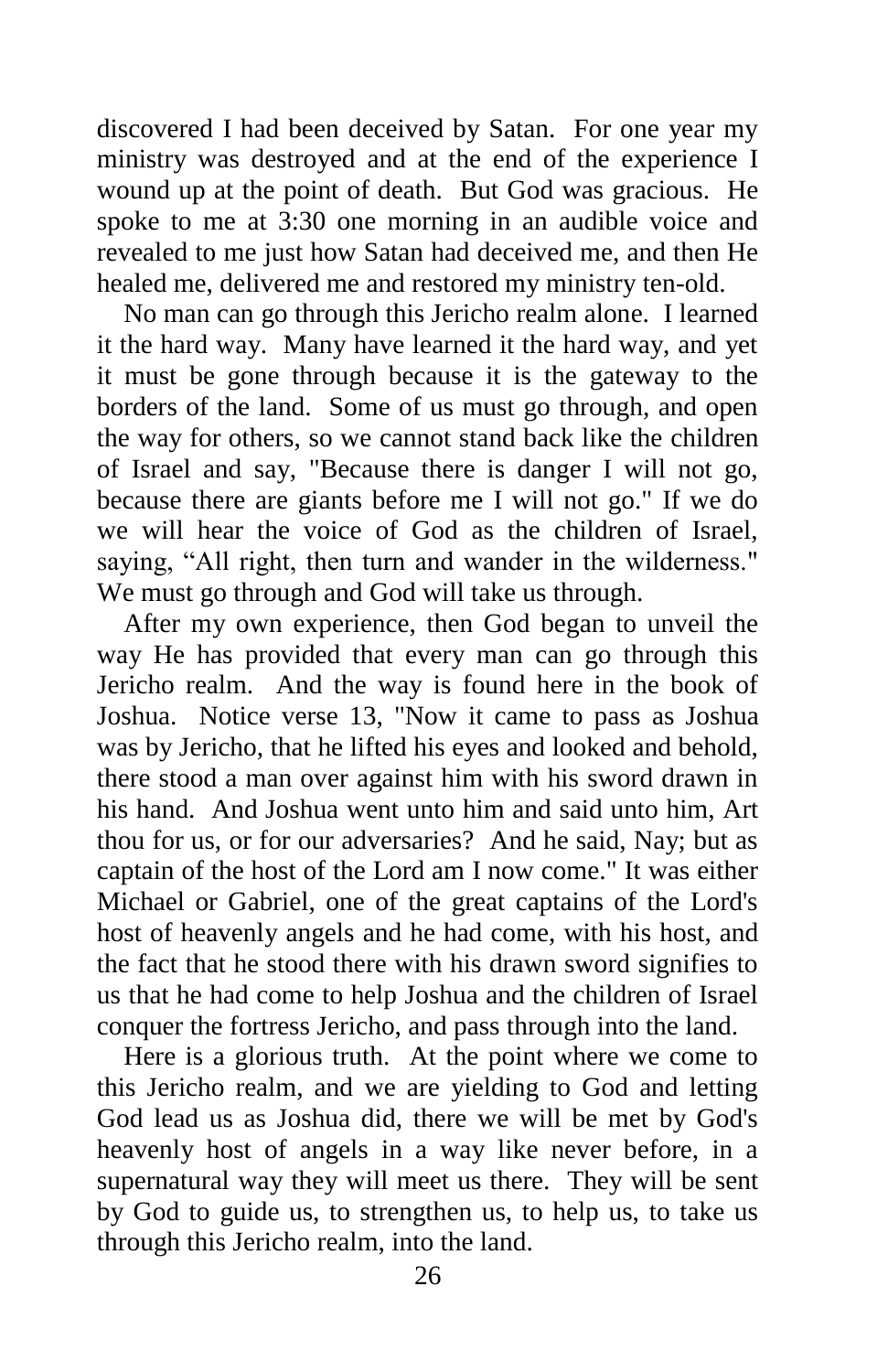After my experience of being overthrown by Satan, because I cried out to God, determined to go on, God then led me into His perfect way. He spoke to me one day when I was four hours in the Spirit, and told me that He was going to send me an assembly of people, and He sent me that assembly. One by one they came in and were baptized in the Spirit, and as they were, by the laying on of hands, God would give me prophecy that this one would prophesy, and that this one would see visions, and through the laying on of hands of prophecy as Paul told Timothy, "Stir up the gift that is in thee by the laying on of my hands," as he said to the Romans, "I long to be with thee that I may impart unto you some spiritual gift," ministries were distributed to the members of our assembly here.

 God anointed a number of people so that in our services we seldom have a service that God doesn't speak, three, four, sometimes five and ten visions during the service, to three or four of the seven or eight prophets which God has anointed in this assembly, and give us guidance, counsel, confirmation, and strengthening.

 God said to me, no man can go through this realm alone. As we move in conjunction with the Body of Christ, we check every word as to whether it is from God or not, with our watchword being, "In the mouth of two or three witnesses letting every word be confirmed." God has ministries distributed among His people, so that they can go and inquire of the Lord to see, if when we are about to make a move, it is the will of God or not. If Satan gives one a false vision then God can reveal it through two or three others and it can be confirmed or rejected in the mouth of two or three witnesses. With the heavenly angels sent to guide us, God says we are now going to go through.

 You see, in the process of our spiritual growth, we pass through three stages as an individual. First when we get saved, before we're baptized in the Spirit, we think we must depend on the arm of the flesh for guidance and leadershipour preacher, teacher, or our denomination. Then we receive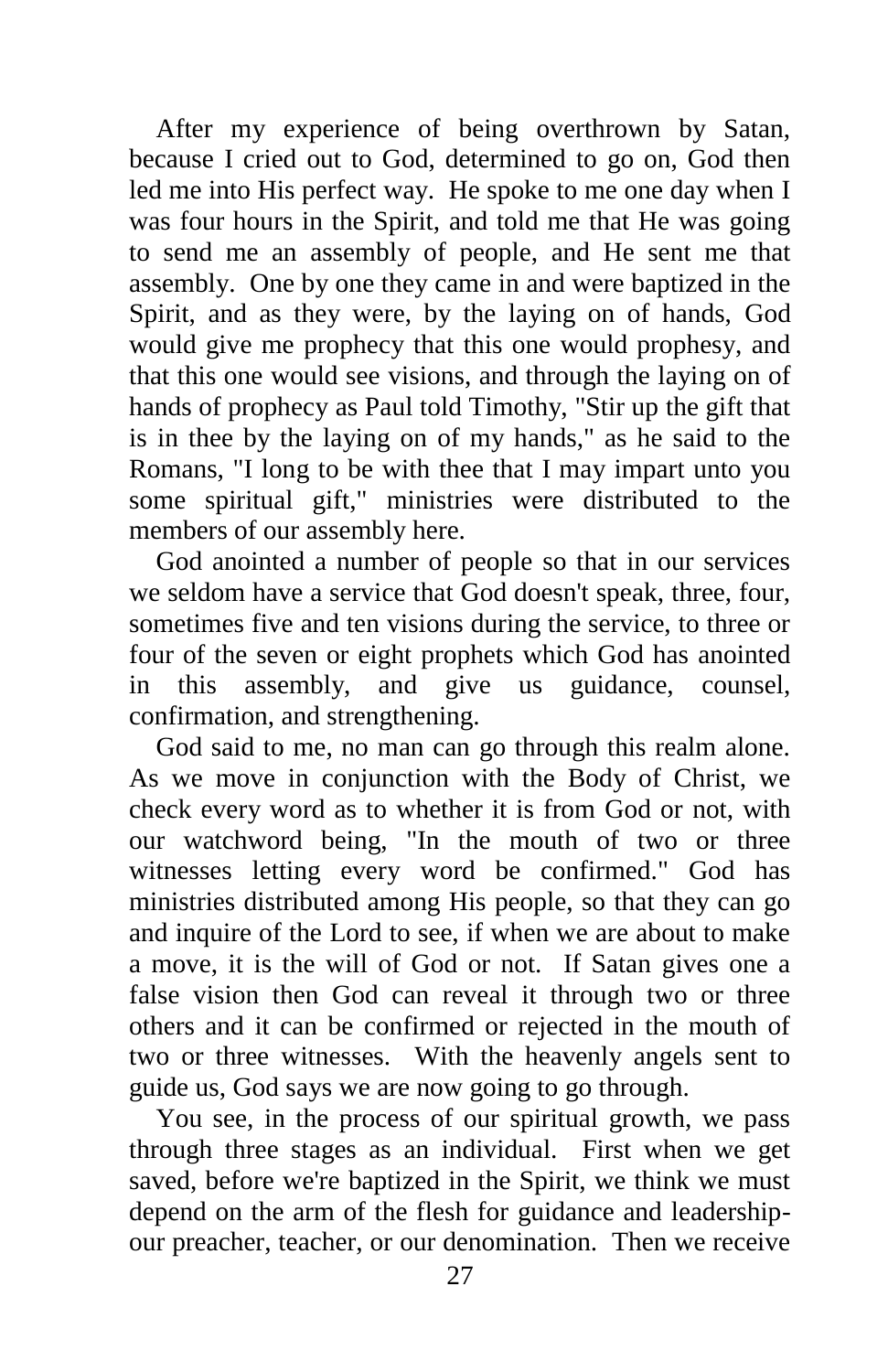the Baptism of the Holy Spirit, and we begin to have personal supernatural experience with the Holy Spirit. We discover the Spirit will give us supernatural guidance. Then we go through a stage where we think, "Well, I've got the Holy Spirit, I and the Spirit of God are enough. I don't need anybody else." This is a dangerous stage because Satan can use that against us. This is why I was overthrown by Satan when I came to the Jericho realm, and why many others have been; because I hadn't yet grown to the point where I knew that we are all members of Christ's body, and Christ ministers to His body through His body.

 Then in our growth, we come to a third stage where we recognize this fact--that Christ ministers to His body through His body, and that Satan will be defeated as we move in conjunction with the rest of the Body of Christ, with the ministries which God has distributed in the body, operating so that there can be checks and balances against the deceits of Satan. God not only taught me this, but He gave me an assembly of consecrated, Spirit-filled people in which these ministries are distributed. Now as a body we are moving up against the Jericho realm. God is preparing to take us through.

 At the point where we come to this realm, as Joshua did, there we will be met by the heavenly host of angels sent to fight with us and to help take us through. The night I taught this great truth to my people in the assembly in a Bible study, as God was preparing them, one of the men in the assembly was taping the Bible study on a recorder. The next morning, as this man was playing the tape back in his home listening to it, he began seeing a vision of a great mountain with a white road leading through it, and an angel standing on the road with arms outstretched, beckoning us to follow him. God was confirming what He had given me through the Spirit the night before. The great mountain was the mountain we have to go through to cross the Jericho border. The white road signifies that God has made a way through this mountain. And the angel standing on the road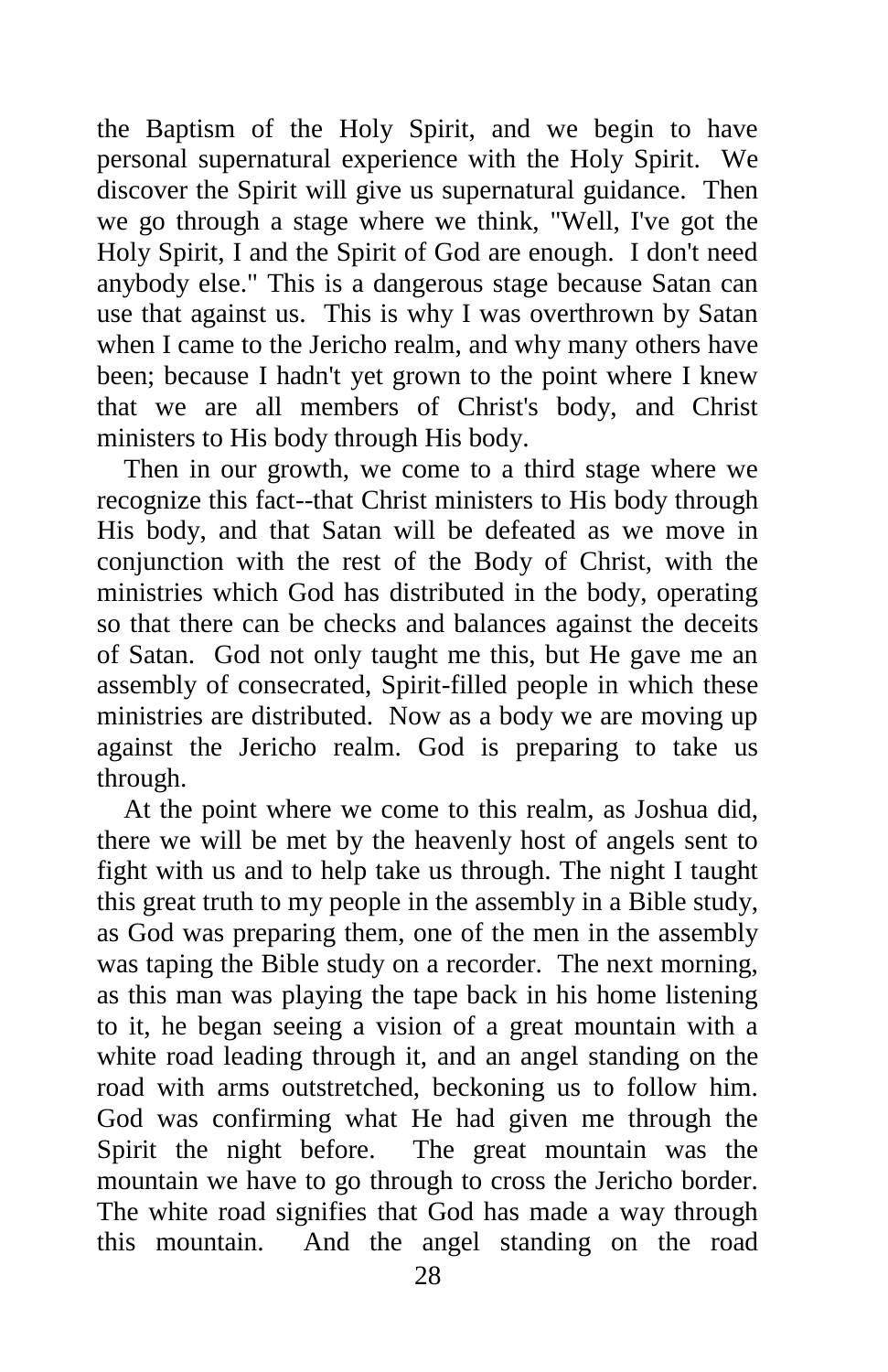beckoning us was God confirming that He had sent His angels to work with us, to guide us, and to help take us through.

We have seen the evidence of the angels working with us many times. As we have prayed for the sick, we have seen a vision of an angel with his hand on the sick person's head, indicating they are working and fighting with us. I'll illustrate quickly for you. I remember the time months ago when a young man named Lee Moore, who owned a nursery business in Peru was up in Miami on business and he attended some of our services and he saw the power of God working. His faith was built and he was filled with the Spirit. He went back to Peru, and a couple of months later we were in a praise service in a home about eleven o'clock and the telephone rang. It was Western Union and it was a telegram from Lee Moore. He said, "My baby is at the point of death, the doctors have given up and said he will be dead before morning. You know what to do." I hung up the telephone and we turned and lifted our hands in praise and prayer, and prayed the prayer of faith for the healing of this child in Peru. As we did, one of the people saw a vision of an angel bending over the crib of a little baby, and his hand on the baby's head. I sat down the next day and wrote the father what we had seen. Two weeks later I got a letter from him. He said the doctors had come in to check the child the next morning. The reason they had said the child would be dead was because it was a three-month-old baby and it had pleurisy in both lungs and double pneumonia. When they came to check the child the next morning they found no pleurisy whatsoever. There was still some of the pneumonia left and because Lee's wife hadn't been to the meetings and her faith was not as strong as his, she insisted on putting the child on a plane taking him to the hospital in Lima, Peru, from Iquitos, where they were. So, when they got to the hospital in Lima, they took the baby in and the doctors checked it and then said, "Why did you bring this baby here, he doesn't have any pneumonia." So she got on the plane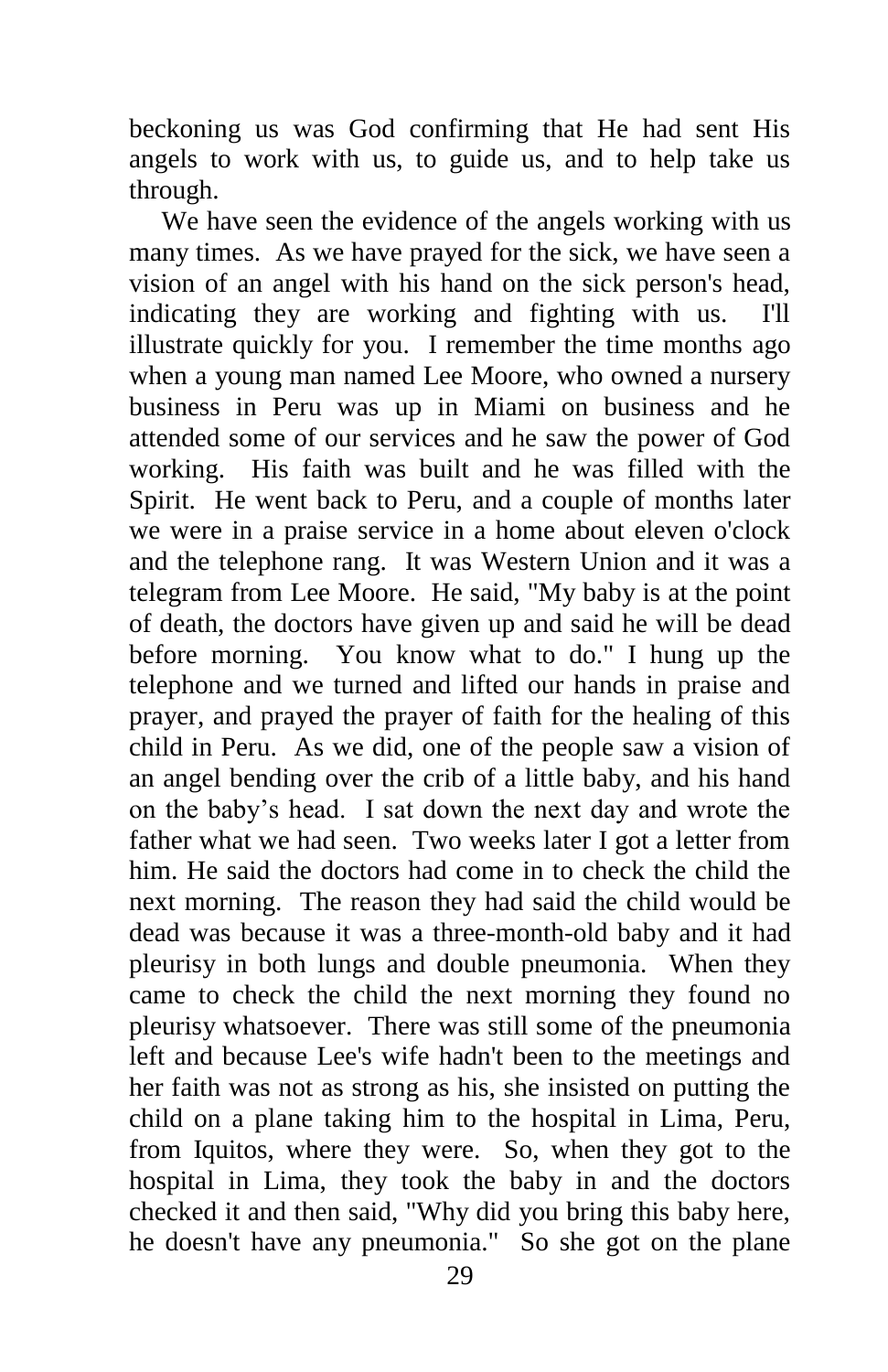and went back to her husband in Iquitos. This is only one of the many instances in which we have seen the evidence of the angels working with us to take us through the Jericho realm and into the land.

 Then you'll note that in Joshua and the children of Israel's experience, that the angel told Joshua exactly what to do in order to conquer the Jericho fortress. For us also these angles are sent to minister guidance. Hebrews 1:14 says, "Angels are ministering spirits, sent forth to minister for them who shall be heirs of salvation." Though we do not know all the mechanics of the thing, we know that the many visions that we receive, guiding us and confirming us, are ministered to us in some way by the angels of God, as the Spirit of God works through them.

 Then the angel told Joshua exactly what to do. When you come to this Jericho realm, the Spirit of God working through His angels, will give you guidance and will tell you exactly what to do in order to conquer Jericho. He told Joshua that they were to march around the walls once each day for seven days. On the seventh day they should march around it seven times. The priests should blow the trumpets, and the people should shout and the walls would come tumbling down. Each day Joshua and his people did exactly what the angel told them to do. They marched around the walls one time and the priests would blow with the trumpets, and then they would go back and sit down in the camp and wait for the next day.

 Here we have a very important truth, beloved. When you come to this Jericho realm you learn to quit striving in the flesh. You learn to quit seeking to do this or do that for God. You learn to quit running here and running there, and you learn to wait and don't make a move until you have heard the voice of God telling you exactly what to do, then you do it, and then you do not run on your own. You go back to the camp and you wait in prayer and praise until you hear the voice of God telling you the next step. When you come to this Jericho realm, because it is a dangerous realm, you learn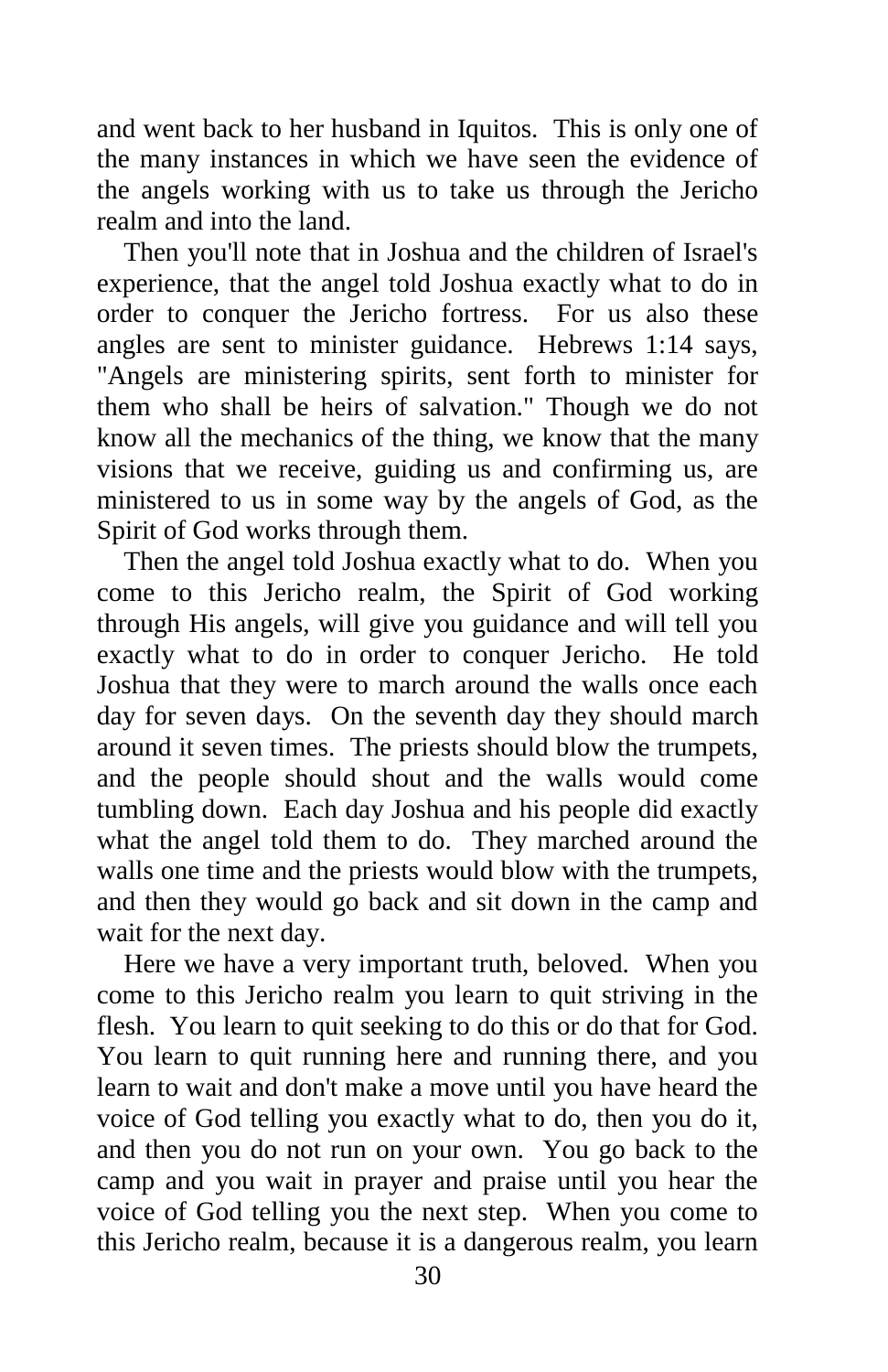to do just what God says and no more. You learn to move only when you have heard the voice of God, and know that you have heard the voice of God. And you check and you confirm and you are sure you have heard the voice of God, then you move because only God and the Holy Spirit can take us through this realm, and lead us in our battle against Satan unto victory.

 Israel marched around Jericho fortress carrying the Ark of the Covenant in their hands. This typifies and signifies to us that we march around the camp of the enemy carrying the promises of Jesus Christ which is our ark of the covenant, the New Covenant that God has made with us, in our hands. Israel blew the trumpets, or rather their priests blew the trumpets as they marched around the walls of Jericho. This signifies to us our ministries of the Word that God has called forth, trumpet forth the messages of God to God's people to keep their faith high and strong as we encompass the camp of the enemy, believing God and following the instruction of God that we might overthrow the enemy. Israel marched around the fortress of Jericho seven days. Seven is the perfect number, the number which denotes completion. Seven days here was a type of the total length of time it takes us to be led by the Spirit of God, anointed by the Spirit of God and empowered by the Spirit of God to conquer the Jericho realm and be prepared for the final victory.

 Many of us are now in the process of marching around Jericho as God leads us day by day and step by step to victory over Satan and his demons, by which we will be able to spiritually cross over the borders into our spiritual Promised Land. At the end of the seven days, they marched around seven times which denoted that the final moment of victory had come, seven being the number which denotes completion. Then the priests blew a loud blast, a very powerful blast on the trumpets. This signifies that when we come to this period and this place in our spiritual growth, in our own battle against the forces of hell, we will trumpet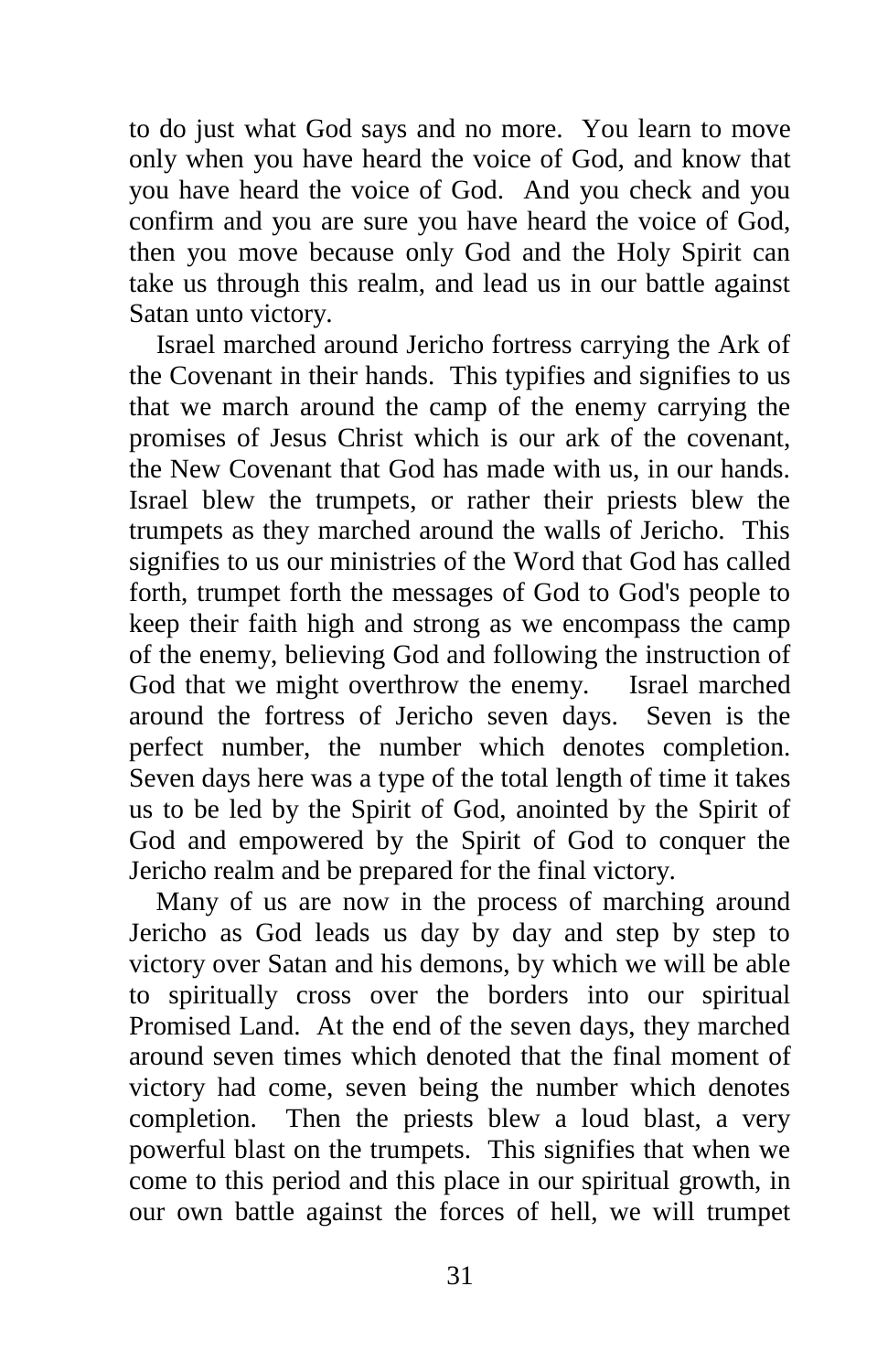forth the Word of God with power, like as never been dreamed of before.

 Then the people were told to give a great shout which signifies that when we come to this period, the fullness of time will come and we will trumpet forth the Word of God with power like never before, and the people who are in this move of God are passing through the Jericho fortress, individually and collectively, and those who are in the move will begin to praise God for the victory. They will begin to praise God for the victory by faith before they have seen the victory. They will not be pleading and praying, "Oh God, if it be thy will, do this and do that," they will be by faith praising God for the victory before they have seen the victory.

 When they do, the walls of Jericho will tumble for us and we will march through into the land, and we will then begin in our lives, in these last days, the same kind of miraculous ministry that Jesus had during His three and a half years ministry here. We will be in the land, and we will be beginning to take full possession of the land.

 Our wilderness journey will have been finished. Hallelujah! We will have learned our faith lessons and we will begin to come against Satan and his demons and topple his kingdom in a tremendous way. Now there are two great truths here. You will notice that the walls of Jericho fell by faith. The children of Israel and Joshua did not have to do one thing to cause the walls of Jericho to fall. They simply by faith obeyed the instructions of God that were ministered to them through the angels. By faith they compassed the walls. By faith they carried the Ark of the Covenant. By faith they blew the trumpets. By faith the people began shouting. And though it seemed like the most ridiculous way in the world in which to conquer and overthrow and make the walls of such a great fortress fall down, when they did this seemingly ridiculous thing God had instructed them to do, by faith the walls tumbled.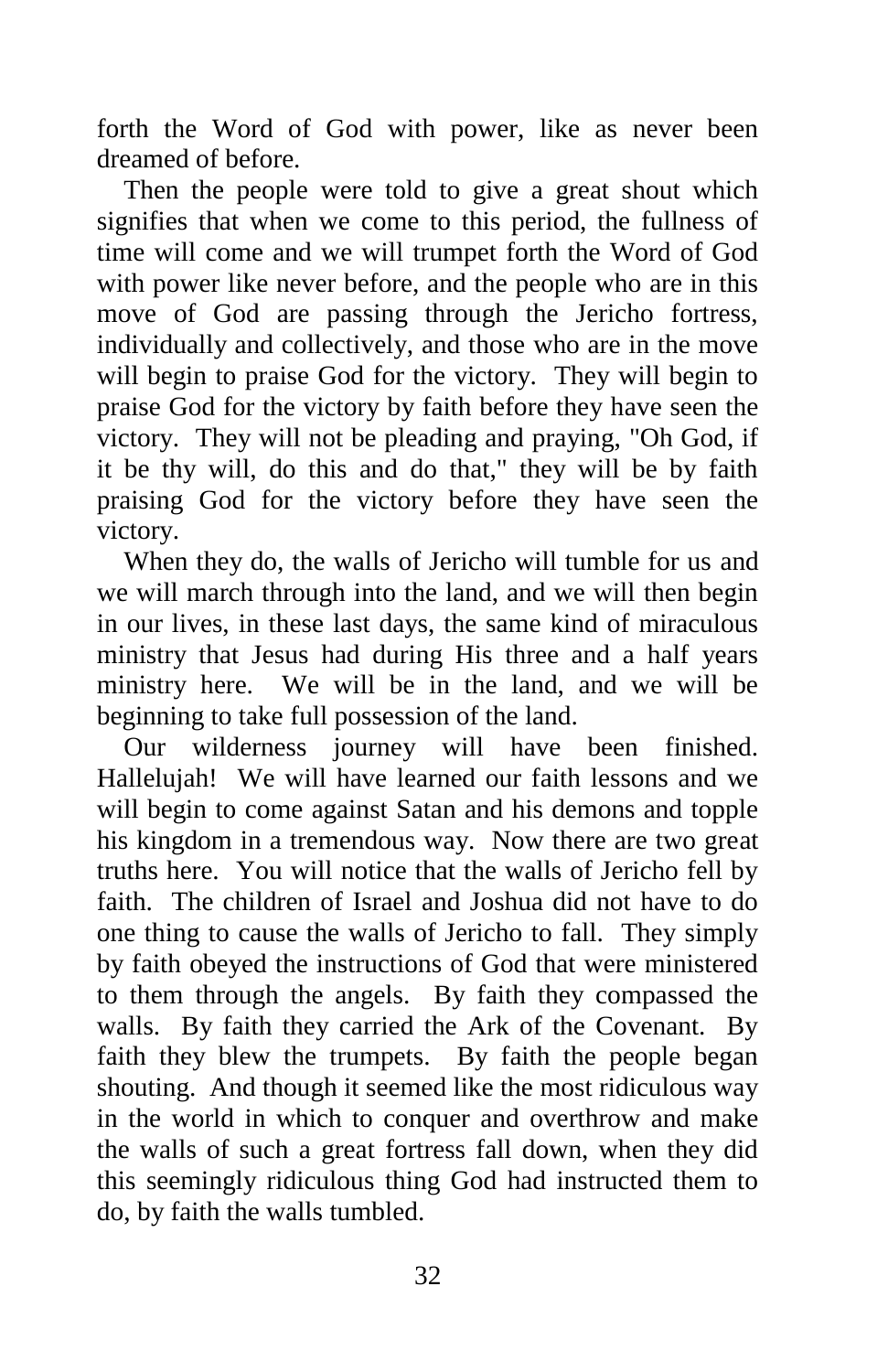This is what God is looking for today. He is preparing a people that will follow His instructions that He gives by His Spirit, and be led completely by His Spirit. Not led by the arm of the flesh, not by denominational programs, not by boards constituted of men, but who will be led by the Spirit and by faith, do exactly what He says, no matter how ridiculous it seems. The walls of Jericho will come tumbling down.

 Then you will notice that Joshua and the children of Israel had to do nothing to make the walls fall, but obey the instructions of God. It was angelic power that caused the walls of Jericho to tumble. Joshua and his mighty hosts were there and he laid out the plan by which the children of Israel's faith should be tested, by which it would be seen if they could obey implicitly the instructions of God and walk by faith as God had taught them to do in the wilderness. Then when they were faithful and believed God, the walls of Jericho fell by angelic power.

 That angelic power is still available for us today, beloved, through the ministering spirits who fight for us, who are sent forth to minister to those who are the heirs of salvation. These ministering spirits are with us. As we come to this Jericho realm they will begin to reveal themselves to us supernaturally in guidance and power in many ways. They will fight the battle for us.

 As I ministered this truth one night, that it was angelic power that caused the walls of Jericho to fall, one dear lady said, "Oh no, Brother Fife. It was the power of the Holy Spirit." Of course it was the power of the Holy Spirit, but it as the power of the Holy Spirit ministered through His angels. We know that the Holy Spirit uses His instruments.

 When you go and lead someone to Christ, it was the Holy Spirit that called that person out of the world unto salvation, but the Holy Spirit did it through you. The fact that the Holy Spirit ministers His power through His angels doesn't deny the fact that it is the Holy Spirit doing it at all.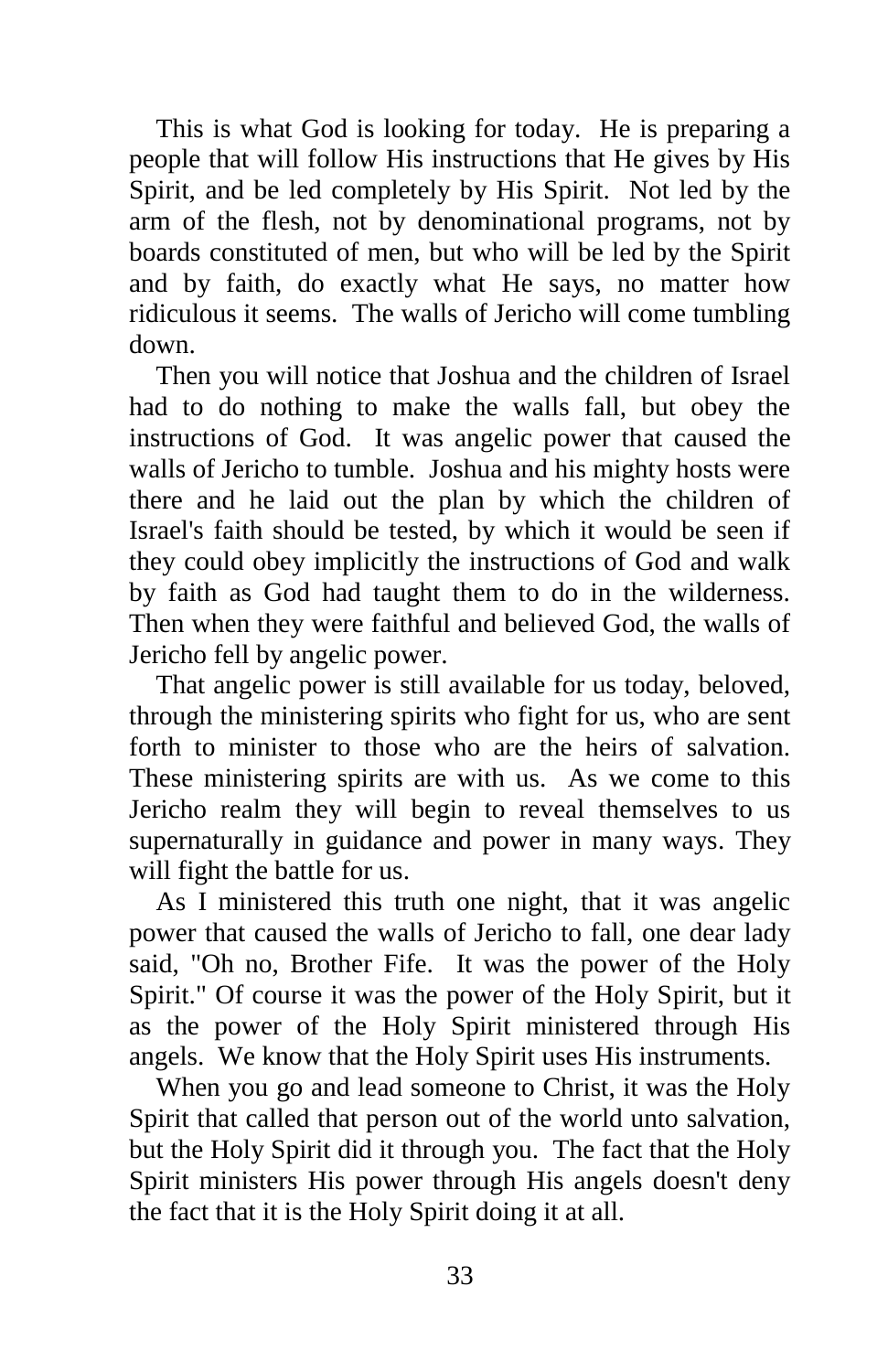We would sum up this study by saying, on your journey from Egypt to Jericho, you, each one of you individually, and all of us collectively will one day come to this Jericho realm. You will then have your choice, as you look over and see the giants that are in the land. You will see the dangers of coming against the demoniac kingdom in this way. You will have your choice of cringing in fear like the children of Israel saying, "We can't go in," and then being turned by God to wander in the wilderness, or taking your stand with Caleb and Joshua in the second generation of the children of Israel that God is calling out today, saying, "If the Lord our God be with us, we are well able to go up and possess the land."

 When you do this you will be met by Michael and the heavenly host of angels in a supernatural way. As the Spirit of God ministers through them you will be told exactly what to do, how to do it and when to do it. You will be taught first to move only when you've heard from God and you know you've heard from God. Then you will compass the camp of the enemy seven days, the total period of time it takes God to prepare you for the final victory and to go in.

 You will come to a point where you trumpet forth the Word of God with power that has not been dreamed of before. You will come to the final moment of victory where you are so filled with faith and power that you can praise God for the victory and every battle against Satan without seeing any evidence of the victory. Where you can do exactly what God says in faith no matter how ridiculous it may seem to the world. Then the walls of your Jericho will tumbledown.

 You will conquer this fortress and you will go into your Cannan Land. Then you will walk and live in the promises of Jesus the works that I do, shall you do also, and even greater works than these shall ye do, these signs shall follow them that believe; they shall cast our devils, they shall speak in new tongues, they shall take authority over every deadly things, they shall lay hands upon the sick and they shall recover.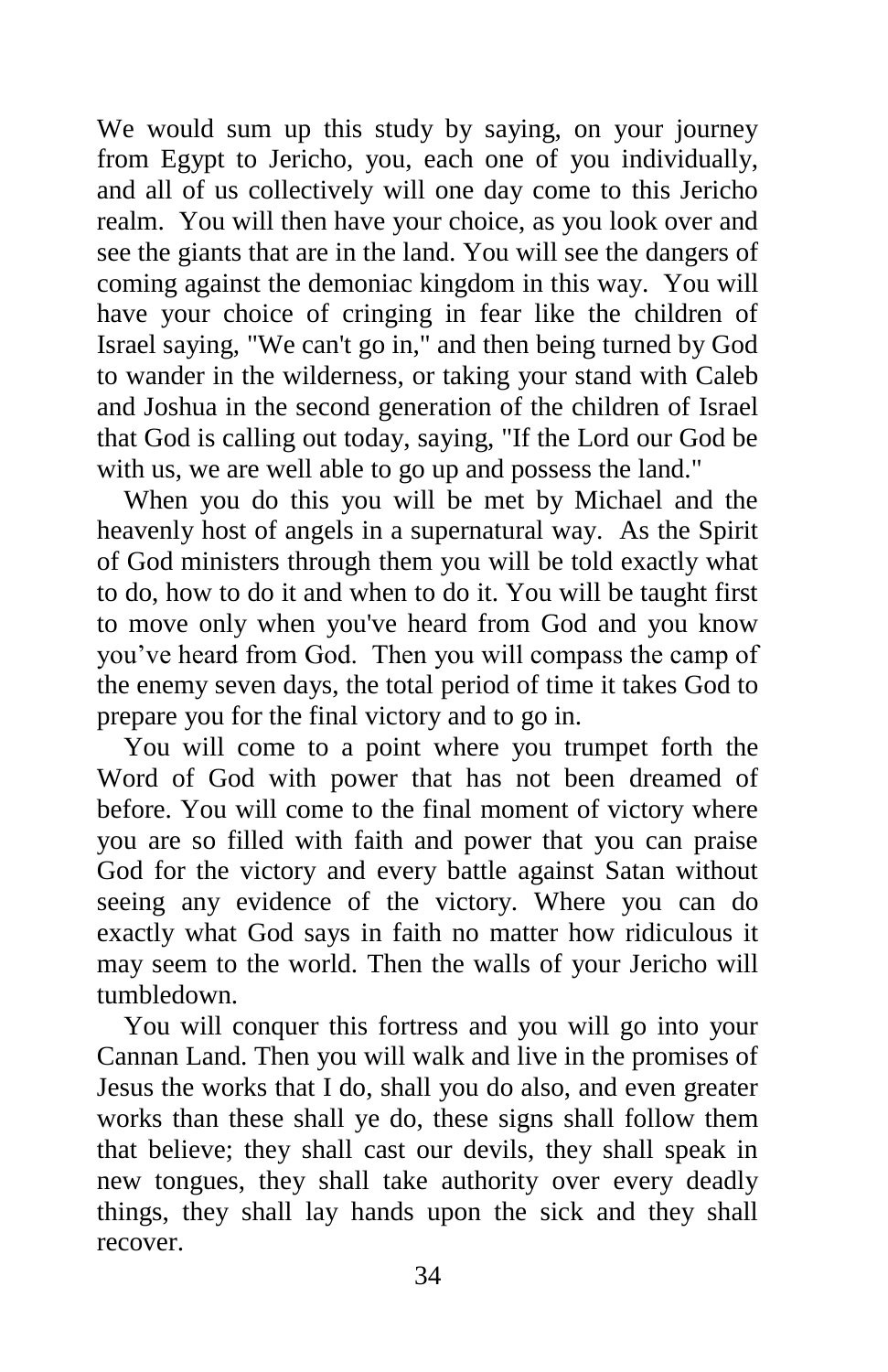May God give you the faith and the courage to follow the pillar of cloud and the pillar of fire on your wilderness journey, to learn your faith lessons, to be taught the walk of faith, so that God may take you into the land. In Jesus name. Amen.

The following is the Scripture used in this study.

Joshua 5; 10-15 6: 1-20

Joshua 5:10-6:20 And the children of Israel encamped in Gilgal, and kept the passover on the fourteenth day of the month at even in the plains of Jericho. [11] And they did eat of the old corn of the land on the morrow after the passover, unleavened cakes, and parched corn in the selfsame day. [12] And the manna ceased on the morrow after they had eaten of the old corn of the land; neither had the children of Israel manna any more; but they did eat of the fruit of the land of Canaan that year. [13] And it came to pass, when Joshua was by Jericho, that he lifted up his eyes and looked, and, behold, there stood a man over against him with his sword drawn in his hand: and Joshua went unto him, and said unto him, Art thou for us, or for our adversaries? [14] And he said, Nay; but as captain of the host of the LORD am I now come. And Joshua fell on his face to the earth, and did worship, and said unto him, What saith my lord unto his servant? [15] And the captain of the LORD'S host said unto Joshua, Loose thy shoe from off thy foot; for the place whereon thou standest is holy. And Joshua did so.

[6:1] Now Jericho was straitly shut up because of the children of Israel: none went out, and none came in. [2] And the LORD said unto Joshua, See, I have given into thine hand Jericho, and the king thereof, and the mighty men of valour. [3] And ye shall compass the city, all ye men of war, and go round about the city once. Thus shalt thou do six days. [4] And seven priests shall bear before the ark seven trumpets of rams' horns: and the seventh day ye shall compass the city seven times, and the priests shall blow with the trumpets. [5] And it shall come to pass, that when they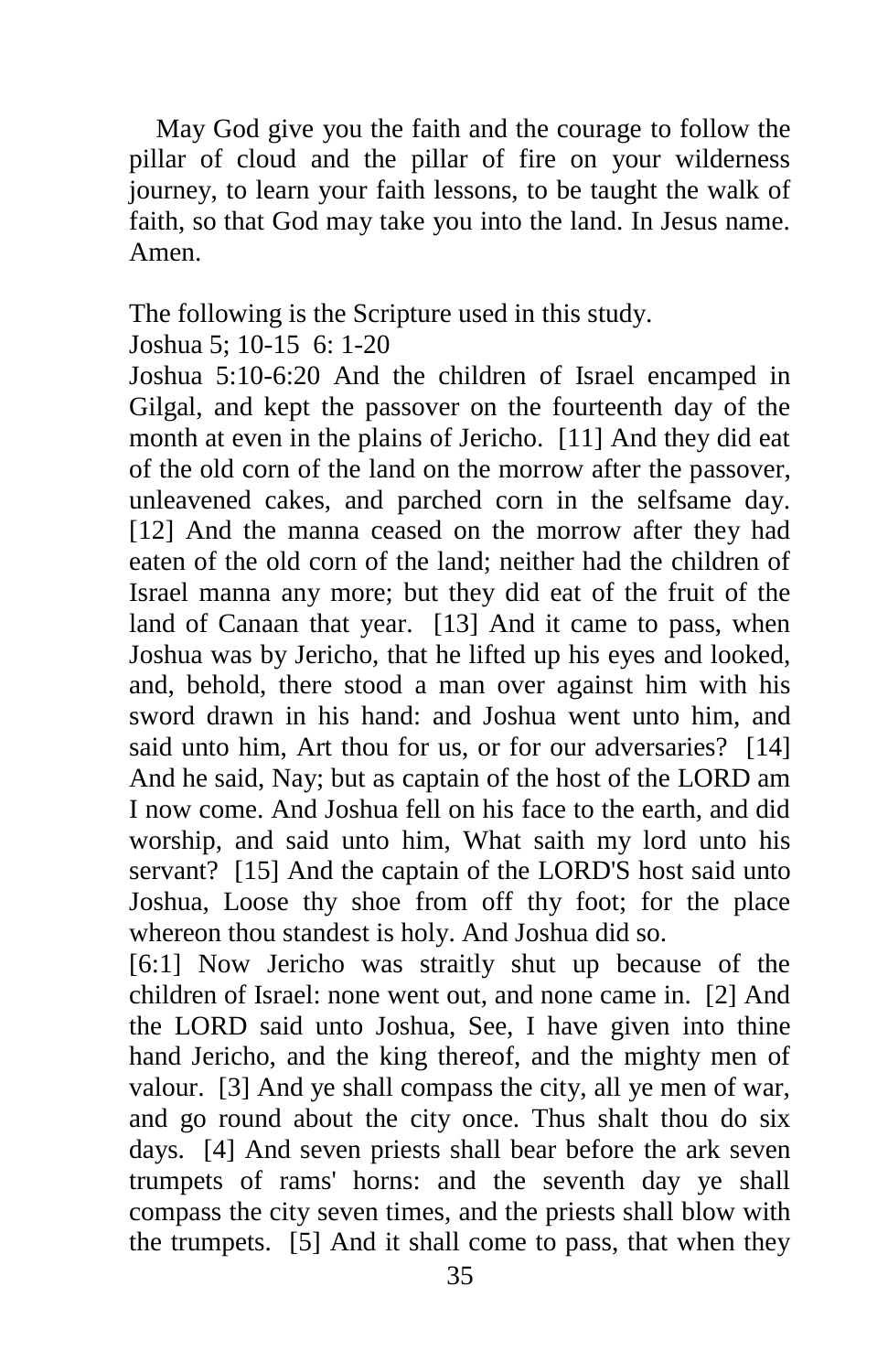make a long blast with the ram's horn, and when ye hear the sound of the trumpet, all the people shall shout with a great shout; and the wall of the city shall fall down flat, and the people shall ascend up every man straight before him. [6] And Joshua the son of Nun called the priests, and said unto them, Take up the ark of the covenant, and let seven priests bear seven trumpets of rams' horns before the ark of the LORD. [7] And he said unto the people, Pass on, and compass the city, and let him that is armed pass on before the ark of the LORD. [8] And it came to pass, when Joshua had spoken unto the people, that the seven priests bearing the seven trumpets of rams' horns passed on before the LORD, and blew with the trumpets: and the ark of the covenant of the LORD followed them. [9] And the armed men went before the priests that blew with the trumpets, and the rereward came after the ark, the priests going on, and blowing with the trumpets. [10] And Joshua had commanded the people, saying, Ye shall not shout, nor make any noise with your voice, neither shall any word proceed out of your mouth, until the day I bid you shout; then shall ye shout. [11] So the ark of the LORD compassed the city, going about it once: and they came into the camp, and lodged in the camp. [12] And Joshua rose early in the morning, and the priests took up the ark of the LORD. [13] And seven priests bearing seven trumpets of rams' horns before the ark of the LORD went on continually, and blew with the trumpets: and the armed men went before them; but the rereward came after the ark of the LORD, the priests going on, and blowing with the trumpets. [14] And the second day they compassed the city once, and returned into the camp: so they did six days. [15] And it came to pass on the seventh day, that they rose early about the dawning of the day, and compassed the city after the same manner seven times: only on that day they compassed the city seven times. [16] And it came to pass at the seventh time, when the priests blew with the trumpets, Joshua said unto the people, Shout; for the LORD hath given you the city. [17] And the city